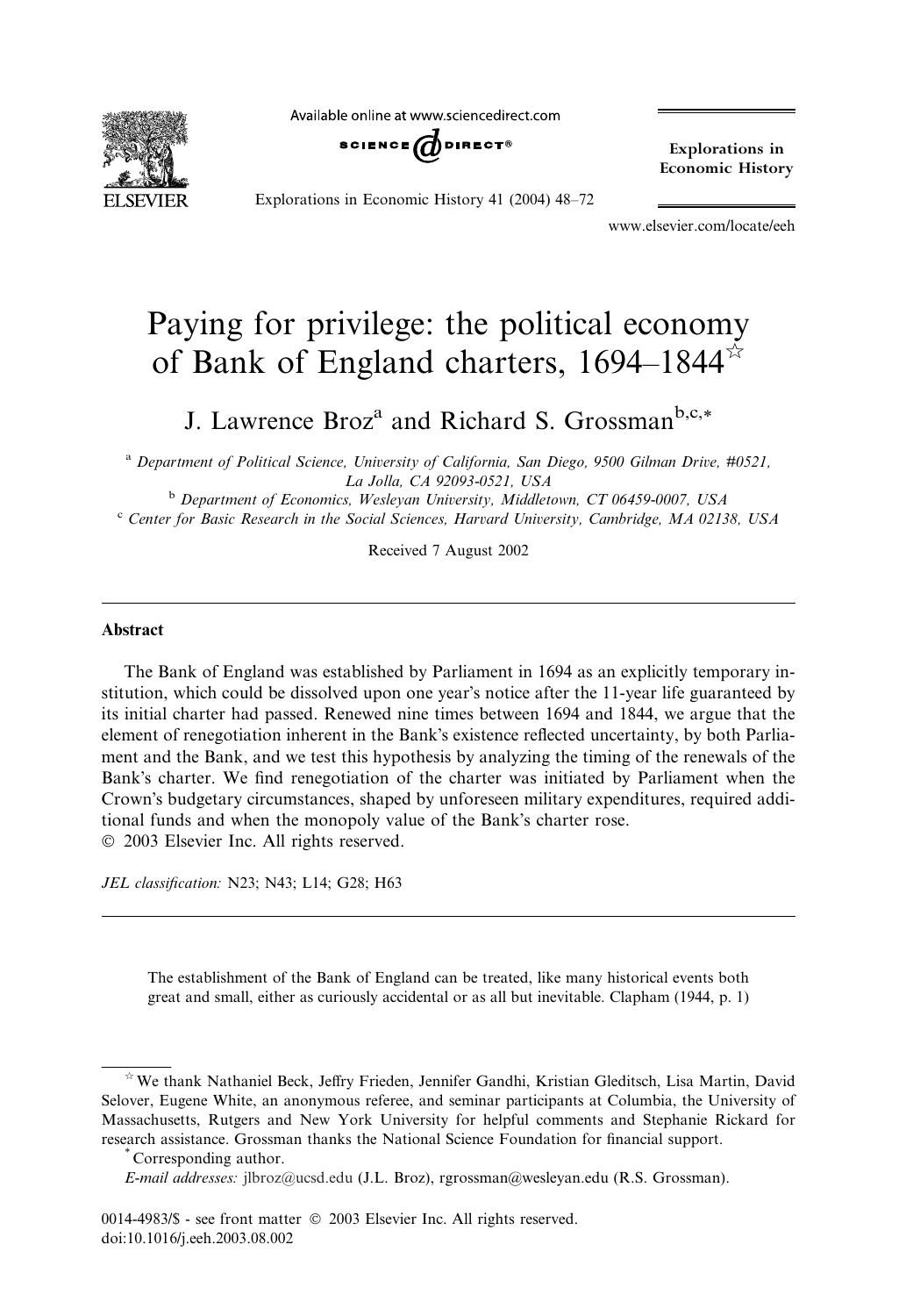# 1. Introduction

The Bank of England is amongst the most studied of Britain's economic institutions, with a long and distinguished history. It is the world's second oldest central bank,<sup>1</sup> was Britain's only incorporated bank for more than a century,<sup>2</sup> and, during the heyday of the international gold standard in the late 19th and early 20th centuries, was the world's dominant financial institution, private or public. Despite this impressive lineage, an observer who had been present at its creation in 1694 could be forgiven for viewing the Bank of England as just another privileged entity that loaned the government money in return for favors.

The founding of the Bank has been the subject of extensive study and debate. Classic scholarly works on the Bank and its early years include those by Andréadès (1924), Clapham (1944), Rogers (1887), and Richards (1965). More recently, North and Weingast (1989) have taken a more analytical approach to the causes and consequences of the founding of the Bank of England, arguing that it was one of several innovations in modern public finance that followed the Glorious Revolution of 1688. The first innovation came in 1693, when government finances were placed under the control of Parliament. North and Weingast (1989) contend that divesting public finance from the Crown's control removed a major source of time-inconsistent policy making, followed by improvements in tax collection and fiscal administration, which paved the way for serviceable long-term debt. The final innovation was the creation of the Bank of England by Parliament in 1694. Broz (1998), Jones (1994), Root (1994), and North and Weingast all argue that the creation of the Bank of England enhanced the credibility of Parliament's promises to repay its debts. By institutionalizing those providing long-term finance in the Bank of England, Parliament effectively tied the hands of later Parliaments (Weingast, 1992).<sup>3</sup>

A shortcoming of this account is the implicit assumption that the delegation to the private and privileged Bank of England was permanent. In fact, Parliament could have passed legislation at virtually any time revising the Bank's charter; in the extreme, Parliament could have eliminated the Bank altogether. While Root (1994, pp. 187–188) argues that the establishment of an independent judiciary prevented the government from violating the Bank's charter to usurp creditor rights, he ignores the possibility that a government might have passed a new law altering or canceling the original charter. Any such statutory action would have been legal since there were no constitutional limits on what a statute could achieve (Jones, 1994, p. 83). Parliament was fully sovereign with respect to the Bank of England.

<sup>&</sup>lt;sup>1</sup> The Swedish Riksbank predates the Bank of England by more than three decades, although the modern concept of central banking did not emerge until the 19th century (Broz, 1998; Goodhart et al., 1994).

<sup>&</sup>lt;sup>2</sup> We refer to the Bank alternatively as a "corporation" and "joint-stock company." Legally, any institution with a corporate existence was technically a corporation while any firm that raised capital from subscribers was a joint-stock company (Edwards, 1986).<br><sup>3</sup> Sargent and Velde (1995) argue that the absence of a similar commitment mechanism prevented the

French government in the 18th century from establishing its credibility. See also Bordo and White (1991).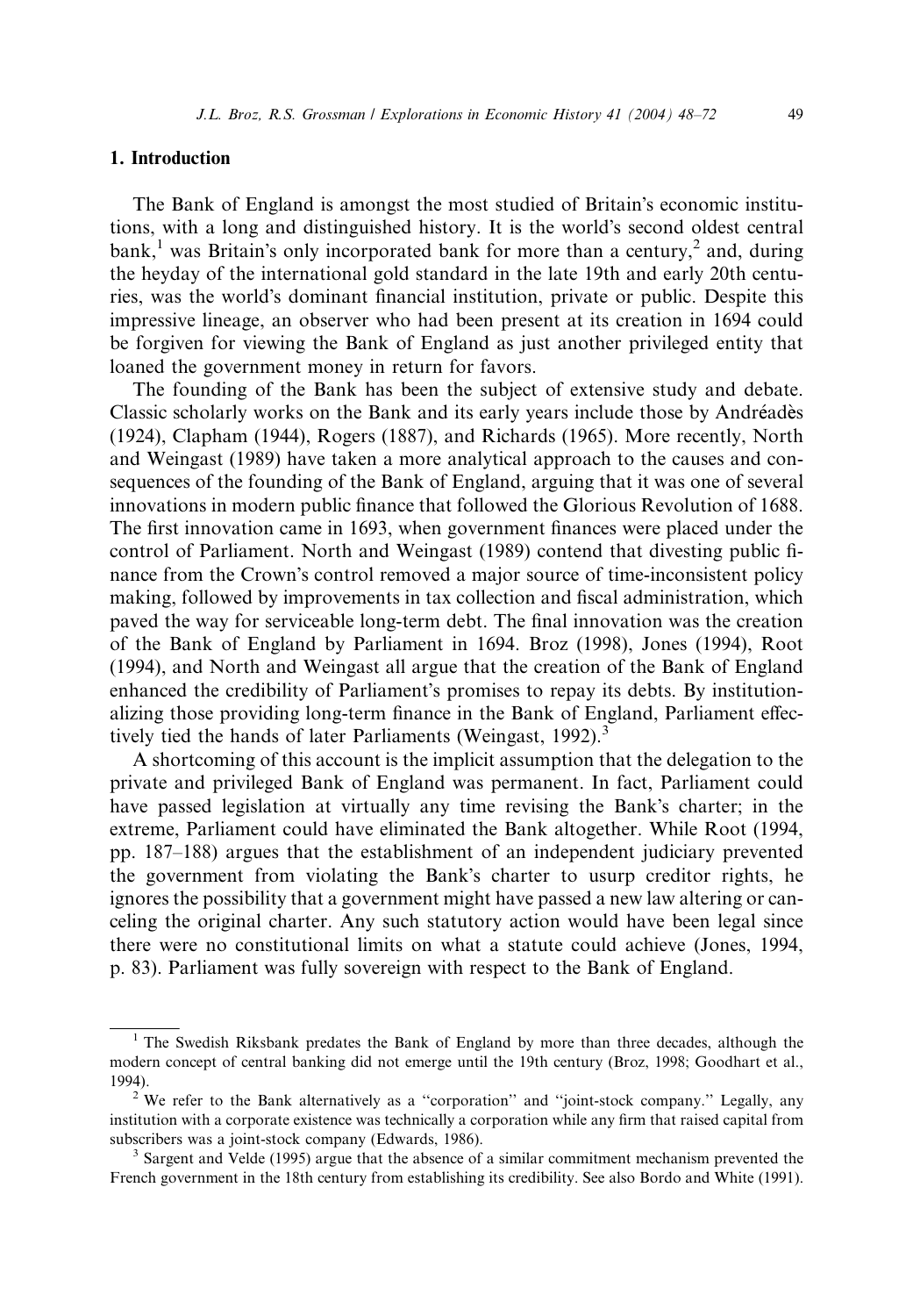The Bank of England, of course, was not voted out of existence or seriously altered by Parliament until the Bank Charter Act of 1844 (Peel's Act) changed its structure to accommodate its emergent role as monetary manager under the gold standard. Indeed, the Bank persisted despite its legal vulnerability and played a major role in establishing the credibility of public finance to 1844. But the micro-foundations behind the persistence of the Bank have not been previously explored.

In this essay, we make two contributions to the extant literature. First, we delineate the incentives of both the government and the Bank to build flexibility into the original 1694 Bank of England charter. Our simple argument draws on the ''contracting under uncertainty'' perspective to explain why the Bank was not created as a permanent institution de novo. Second, we exploit information on the timing of rechartering legislation to 1844 in order to statistically evaluate the motivations that lay behind decisions to maintain the Bank's existence. In both ways, we hope to build on existing work that sees the Bank of England as a linchpin of credible public finance in early-modern England.

Most of the modern studies of the Bank cited above have focused on the conditions of late 17th century public finance and credit markets that led to the Bank's founding: that is, the government's need for funds to pursue war with France and the incentives faced by the group of private entrepreneurs who hoped to establish a profitable institution with government-granted privileges. However, the Bank's founding in 1694 did not permanently establish the Bank in law. As shown in Table 1, the Bank's original charter guaranteed a minimum lifespan of only 11 years. At the end of that time, the government, with one year's notice, could exercise an "option" to repay its loan and dissolve the charter. In fact, the Bank's charter was not dissolved but was renewed nine times by Parliament between 1694 and 1844—the date of the last "Continuance" Act. Each renewal extended the Bank's lifespan to a new option date, but these renewals occurred at irregular intervals, as the government and the Bank often renegotiated the terms of their ongoing contract prior to the option date. Although the Bank could continue to exist indefinitely after the option date without a new charter, as it did after 1844, during the century and a half following the Bank's founding, charter renewals were a recurrent feature of the Bank's life.

Although the initial charter has received a great deal of attention, the Bank's subsequent charters have, for the most part, not been subject to detailed analysis. Our goal in this paper is to examine the process of rechartering after the initial 1694 charter up until 1844 in order to discern the motivation behind and timing of the renewals. More generally, we exploit data on Bank of England recharters to quantitatively evaluate arguments about the purposes and persistence of this important institution. Our analysis ends with Peel's Act of 1844, since that charter so fundamentally changed the Bank that we take it as qualitatively different from earlier charters (Bagehot, 1873; Fetter, 1965).

Ideally, we would like to examine all aspects of each of the Bank's charter renewals. These include the size of the outstanding loan, the terms of the loan (e.g., interest rate, management fee), and other aspects of the charter (e.g., granting the Bank a monopoly on incorporated banking). In theory, each element of each charter could be valued, allowing us to precisely calculate the costs and benefits to both parties of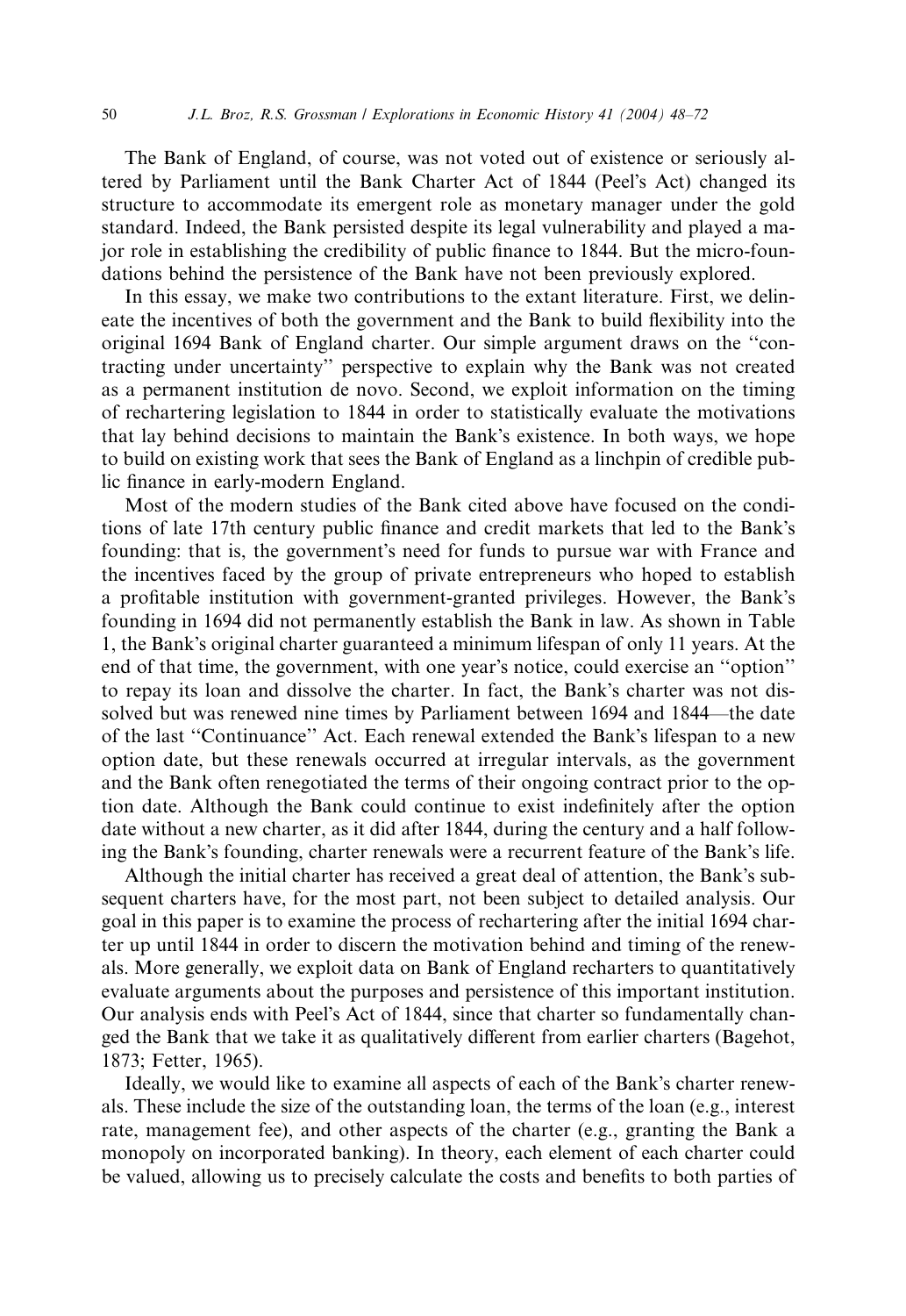|         | Table 1<br>Bank of England Charters, 1694–1844                               |        |                 |                 |                          |                                                                              |                                                                                                                               |
|---------|------------------------------------------------------------------------------|--------|-----------------|-----------------|--------------------------|------------------------------------------------------------------------------|-------------------------------------------------------------------------------------------------------------------------------|
| Charter |                                                                              | Option | Time to         |                 | Time left at renewal     | Financial aspects                                                            | Regulatory aspects                                                                                                            |
| date    | Act of<br>Parlia-<br>ment                                                    | date   | option<br>Years | Years           | Proportion<br>of charter |                                                                              |                                                                                                                               |
| 1694    | $\begin{array}{c} 5 & 8 & 6 \\ \text{Will} & 3 \\ \text{c. } 20 \end{array}$ | 1705   | $\Box$          |                 |                          | B of E lends $£1.2$ million to<br>government at 8%                           | incorporation via Royal Charter<br>including the issue of notes, and<br>gives B of E banking privileges,<br>limited liability |
| 1697    | $\begin{array}{c} 8 \& 9 \\ \text{Will} \ 3, \\ \text{c. 20} \end{array}$    | 1710   | $\overline{13}$ | $\infty$        | 0.73                     | £1,001,171 in new subscriptions<br>B of E's capital increases by             | Bans absolutely the establishment<br>of any other banks. B of E stock                                                         |
|         |                                                                              |        |                 |                 |                          | discount—and $1/5$ in $B$ of $E$ bills<br>$(4/5$ in tallies—then at a $40\%$ | made personal, not real, property,<br>and profit thereon exempted from                                                        |
| 1708    |                                                                              | 1732   | 23              |                 | 0.08                     | Interest free loan of $£400,000$ by<br>or B of E notes, all paying 8%)       | Bans joint stock companies<br>taxation                                                                                        |
|         | $7$ Anne, c. $7$                                                             |        |                 |                 |                          | <b>B</b> of E to government. B of E                                          | (of any description)                                                                                                          |
|         |                                                                              |        |                 |                 |                          | doubles capital stock with new                                               | of more than six persons from                                                                                                 |
| 1713    |                                                                              | 1742   | 29              | $\overline{19}$ | 0.83                     | <b>B</b> of E circulates £1.2 million in<br>subscription of £2,531,347       | Repeats foregoing prohibitions<br>doing business as banks                                                                     |
|         | $12$ Anne, c. $11$                                                           |        |                 |                 |                          | Exchequer Bills at 2d per diem                                               |                                                                                                                               |
|         |                                                                              |        |                 |                 |                          | 3% and fee of £8000 per annum<br>per £100; receives allowance of             |                                                                                                                               |
| 1742    | $15$ Geo. 2, c. 13                                                           | 1764   | 22              | $\circ$         | 0                        | B of E lends £1.6 million to the                                             | Reasserts B of E's privilege                                                                                                  |
|         |                                                                              |        |                 |                 |                          | government without interest;                                                 | of exclusive banking                                                                                                          |
|         |                                                                              |        |                 |                 |                          | reducing interest on total debt<br>of £3.2 million to $3\%$                  |                                                                                                                               |
| 1764    | $4$ Geo. 3,<br>c. 25                                                         | 1786   | 22              | $\circ$         | 0                        | B of E lends £1 million on                                                   | Repeats foregoing prohibitions                                                                                                |
|         |                                                                              |        |                 |                 |                          | Exchequer Bills for two years                                                | on banking                                                                                                                    |
|         |                                                                              |        |                 |                 |                          | a fee of £110,000 for privileges.<br>at 3% (repaid in 1766). Pays            |                                                                                                                               |
| 1781    |                                                                              | 1812   | $\overline{31}$ | 5               | 0.23                     | B of E lends £2 million to                                                   | Reasserts B of E's banking                                                                                                    |
|         | $21$ Geo. 3, c. 60                                                           |        |                 |                 |                          | government at 3% for 3 years                                                 | privileges                                                                                                                    |

J.L. Broz, R.S. Grossman / Explorations in Economic History 41 (2004) 48–72 51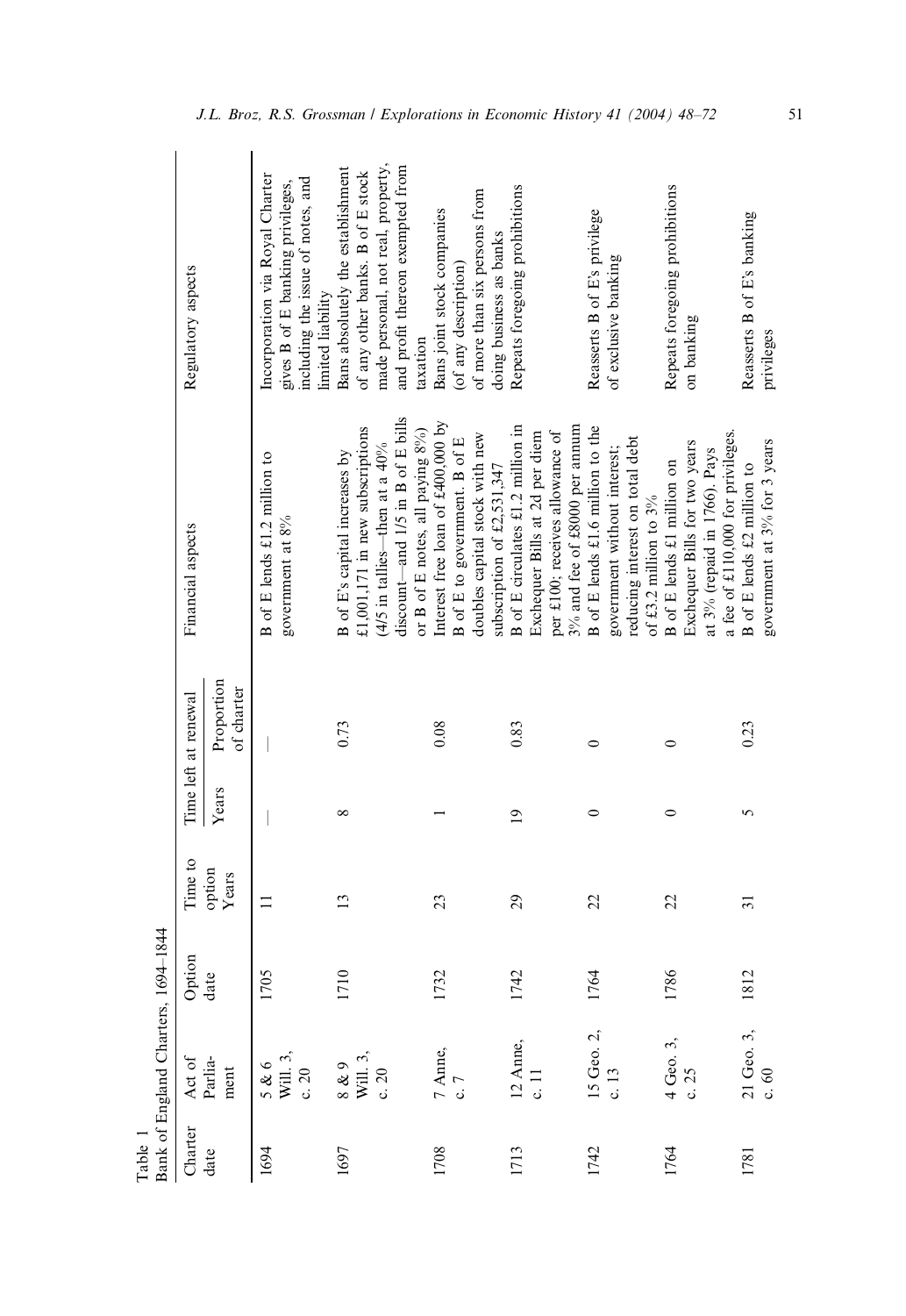|                         | Table 1 (continued)                    |           |                                  |              |                          |                                                                                                                    |                                                                                                                                                             |
|-------------------------|----------------------------------------|-----------|----------------------------------|--------------|--------------------------|--------------------------------------------------------------------------------------------------------------------|-------------------------------------------------------------------------------------------------------------------------------------------------------------|
| Charter                 | Act of $\mathbf{Partia-}$              | Option    | Time to                          |              | Time left at renewal     | Financial aspects                                                                                                  | Regulatory aspects                                                                                                                                          |
| date                    | ment                                   | date      | option<br>Years                  | Years        | Proportion<br>of charter |                                                                                                                    |                                                                                                                                                             |
| 1800                    | 40 Geo. 3,<br>c.28                     | 1833      | 33                               | 12           | 0.39                     | government without interest<br>B of E lends £3 million to<br>for 6 years                                           | Repeats prohibitions of 1697 and<br>1708 to clarify intent "that no<br>other bank shall be erected,<br>established, or allowed by<br>Parliament" (s. 15)    |
| 1833                    | Will. 4,<br>3 & 4<br>c.98              | 1855      | 22                               | 0            | 0                        | Government pays off 1/4<br>of its debt to the B of E<br>(£3,671,700)                                               | deposit in London or within 65<br>Permits joint stock banks of<br>miles thereof                                                                             |
| 1844                    | Vict., c. 32<br>7 & 8                  | 1855      |                                  |              | 0.5                      | Last continuance Act                                                                                               | Departments and confirms B of<br>Separates Banking and Issue<br>E's monopoly of note issue                                                                  |
| Average<br>Median<br>GS |                                        |           | $21.7$<br>7.99<br>$\overline{2}$ | 6.22<br>6.78 | 0.32<br>0.23<br>0.31     |                                                                                                                    |                                                                                                                                                             |
| No. of                  | <b>Baseline Hazard Rate</b><br>Time at | Incidence | Survival time                    |              |                          |                                                                                                                    |                                                                                                                                                             |
| subjects                | risk                                   | rate      | 25%                              | 50%          | 75%                      |                                                                                                                    |                                                                                                                                                             |
|                         | 151                                    | 0.06      | 11.0                             | 17.0         | 22.0                     |                                                                                                                    |                                                                                                                                                             |
|                         | before this date. Sources:             |           |                                  |              |                          | Statutes of the Realm (various years), Statutes at Large (various years), and British Parliamentary Papers (1875). | Notes. "Option Date" refers to the date at which Parliament could dissolve the Bank's charter, with one year's prior notice. Recharters could and did occur |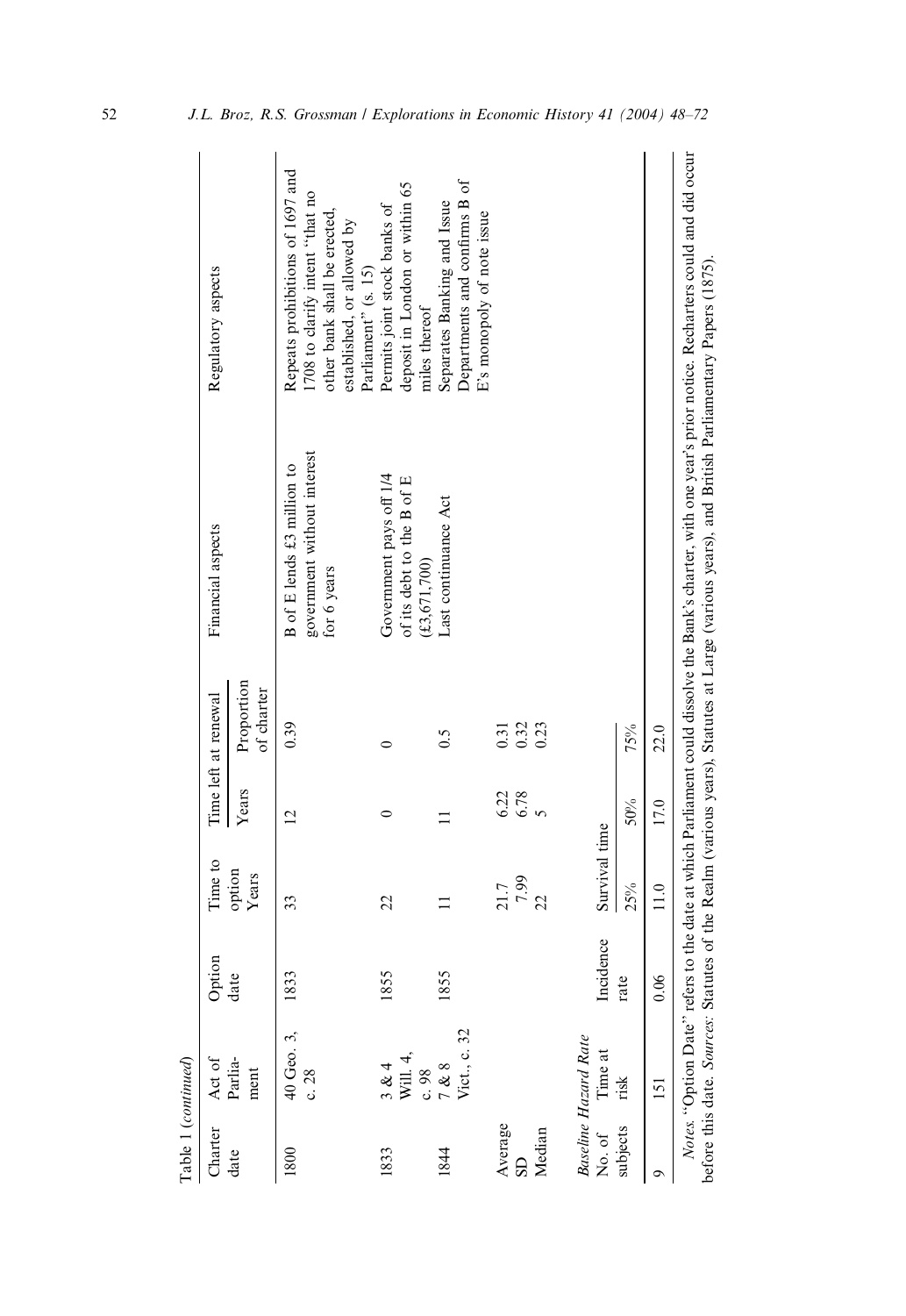the recharter. However, because of the complicated and multifaceted nature of the contracts, we cannot, at this stage of our research, assess all aspects of the charters. Consequently, we focus on one simple element of each charter: timing. Although each of the charters we consider was granted for a specific period, renewals could —and were—enacted before the previous charter's option date, sometimes many years before. The irregular intervals between recharters provide the leverage necessary to empirically investigate the motivations that led to periodic recharter.

We argue that the rechartering process reflected the needs of both the government and the Bank of England to respond to unforeseen contingencies. The initial charter was an incomplete contract between the government and the Bank's proprietors. The government obtained immediate financial support from the Bank, but also benefited from the rechartering feature of the contract as a means to adjust to unanticipated changes in its fiscal environment. The Bank's managers, acting as agents of stockholders, saw the government as a source of economic rents, and gained from renegotiating its charter when it faced new competition in banking. A permanent contract could not be written to cover all future contingencies. The renegotiation clause thus gave the parties the flexibility to adjust the contract to changed conditions.

Briefly, we find that, like the original charter of 1694, the government's motive for rechartering was primarily fiscal. Recharters that took place more than a decade before the option date of the previous charter seem to have been motivated by substantial government deficits and a need for increased financing. However, charters that were renewed closer to their option dates were also preceded by heightened deficits. Statistical tests indicate that the probability of enacting a new charter increased as fiscal deficits, most likely unanticipated and war-related, increased. We also find that a new charter was more likely when the Bank appeared to be earning excessive rents from its monopoly privileges, as signaled by prior upward movement in Bank of England share prices. This finding accords with our view that the government was also uncertain about the franchise value of the monopoly it granted the Bank, and that it used the rechartering process to adjust to unanticipated increases in Bank profitability.

As for the motivations of the Bank, we find that the Bank's share prices typically rose in the aftermath of recharters, suggesting that recharters benefited the Bank's shareholders as well as the government. Although the government may have used Bank of England share prices as an indicator of the value of the Bank's monopoly franchise, the market apparently viewed a successful recharter as signal that the voluntary ''rents-for-loans'' bargain between the Bank and the government would be maintained. Our results not only indicate that recharters had a positive and significant effect on the price of Bank stock, but also that the government's fiscal balance was an important determinant of Bank share prices.

### 2. The Bank of England and public credit

From its origins, the Bank of England played a major role in English public finance (Chandaman, 1975; Dickson and Sperling, 1970; Roseveare, 1973). The impetus for the Bank's founding was a large wartime loan to the government, but its roots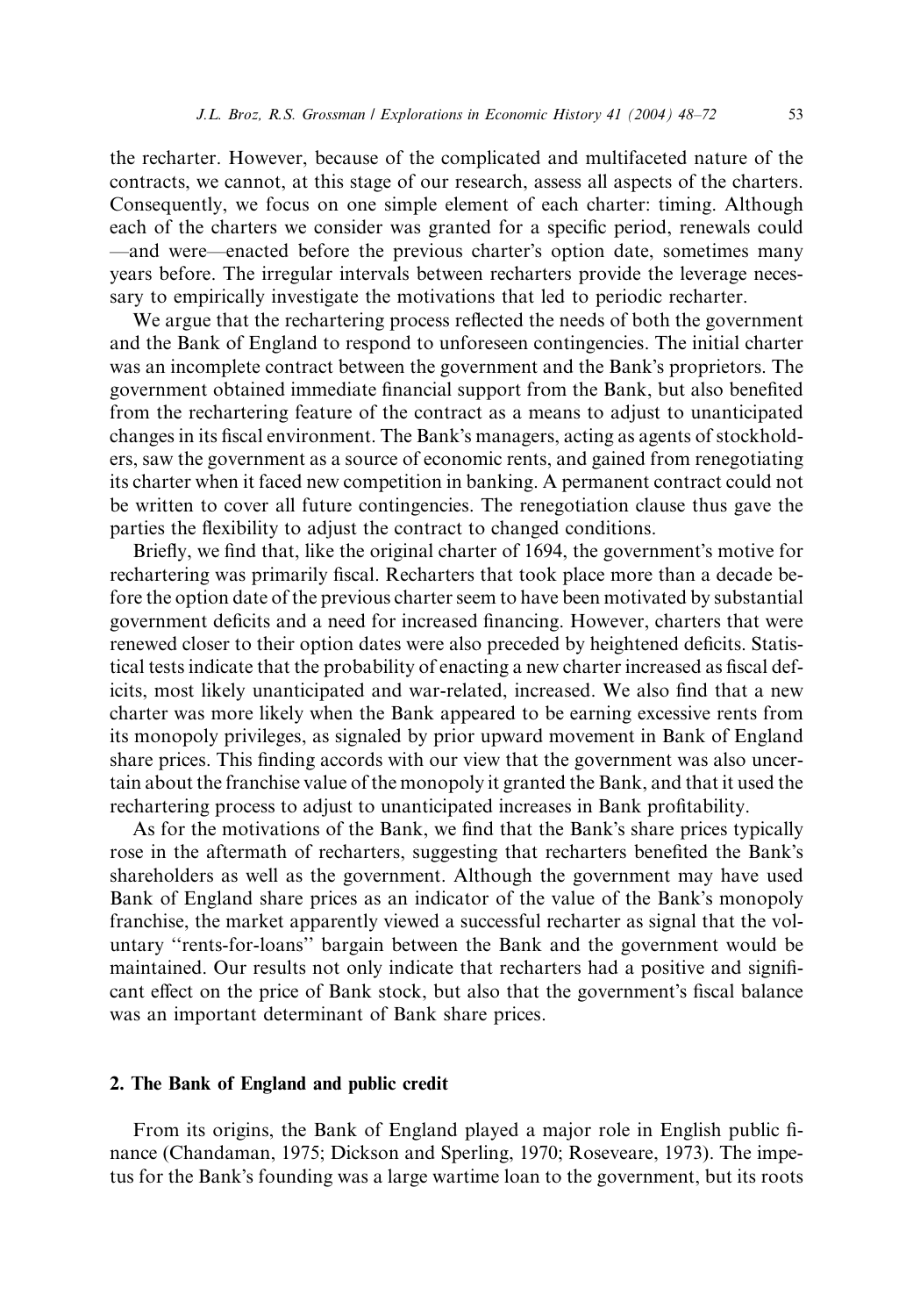go back to the Glorious Revolution of 1689 (Rogers, 1887). Prior to this political event, the king had supremacy over fiscal policy; following it, the Crown lost most of its fiscal independence (North and Weingast, 1989; Root, 1994, pp. 190–191).

Constraining the king's power allowed Parliament to undertake a series of financial innovations during the period 1693–1720 that have come to be known as the Financial Revolution (Dickson, 1967). This revolution was marked by the replacement of short-term debt with long-term loans secured by specific sources of revenue. In the language of the day, it was a switch from ''unfunded'' short-term to ''funded'' longterm debt (British Parliamentary Papers, 1898).

Funded long-term loans had three advantages over short-term debt. First, subscribers to the loans were paid back annually over long periods, which helped the government to finance the immediate needs of war on a relatively small and inelastic revenue base (Brewer, 1989, pp. 119–122; Carruthers, 1996, p. 73). Second, the funded debt allowed the government to borrow large sums to finance wars via a policy of tax smoothing (Barro, 1987; Brewer, 1989; Sargent and Velde, 1995). Third, the loans were ''funded,'' meaning that Parliament set aside specific revenues to meet interest payments, a feature that further enhanced confidence in lending to the government. Fig. 1 shows the evolution of the funded and unfunded debt as a proportion of total government borrowing between 1693 and 1844.

Borrowing from corporate entities was an important part of the funded debt. The first such loan came with the creation of the Bank of England in 1694 and this loan formed a model for subsequent bargains establishing the New East India Company in 1698 and the South Sea Company in 1711 (Neal, 1990; Scott, 1911). The principle behind such loans was the ''incorporation of the public debt'' (Philippovich, 1911,



Fig. 1. Funded and unfunded debt as a share of total debt, 1693–1844. Source: (Mitchell, 1988).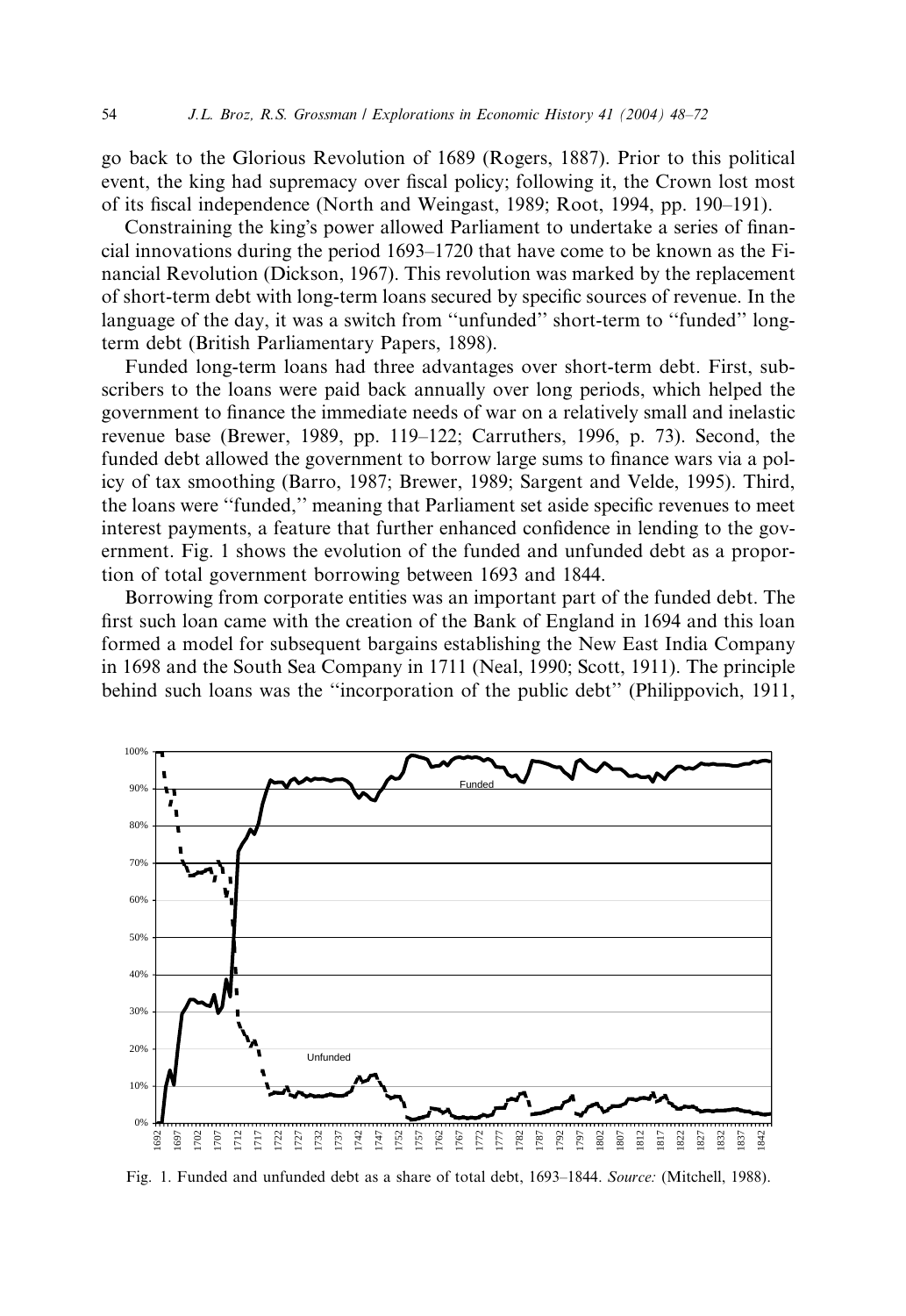pp. 80–84), which is to say the government incorporated creditors into joint-stock companies and granted these companies economic privileges in exchange for permanent loans. The initial 1694 charter of the Bank of England, for example, provided for a loan of £1,200,000 to the government at  $8\%$ . The capital stock of the Bank thus constituted a loan to the state, which was secured by new customs and excise revenues.

Borrowing from corporations created permanent debts, meaning that subscribers would receive interest in perpetuity, but no repayment of principal. Although the repayment of principal was possible, it was not required by the initial contract. This was an advantage over the other forms of long-term borrowing for two reasons. First, the government could borrow larger sums on the same revenue base. Second, since the government retained the right to repay the capital of the loan after a certain date, it could always dissolve the contract with the corporate creditor if the creditor would not agree to a change in the terms.<sup>4</sup> The right of the government to terminate a corporation at notice could also be a useful tool to cajole new loans or other services from the corporations.

Another advantage of corporation loans was that they created but one creditor, thus reducing the government's transactions costs. Subscribers to these loans were ordinary stockholders in every sense of the word: they were entitled to regular dividend payments out of the profits of the company (i.e., payments from the government plus any additional profits earned in the course of business) and were free to transfer their shares, which were more liquid than other types of government obligations (Philippovich, 1911, p. 83). Company shares could be sold, which allowed creditors to regain their capital without the government having to repay the loan (Carruthers, 1996, p. 82).

Finally, each company received monopoly privileges in its area of economic activity. The two foreign trading companies received exclusive rights in their original charters to trade in their respective areas of the world. The Bank of England received no exclusive privileges in its initial 1694 charter beyond making the notes of the Bank assignable by law. It was granted rights to conduct a general banking business, something no other corporation had been afforded (although there was no guarantee that this would be exclusive). Extensive monopoly privileges did not come until the Bank's recharters of 1697 and 1708.

By the end of the war with Spain in 1721, the funded debt had grown to over  $\text{\pounds}62$ million, the bulk of which  $(E32.8 \text{ million})$  was owed to the three major joint-stock companies. After mid-century, the share of long-term borrowing from the companies fell steadily as lotteries and various combinations of annuity loans became more favored (Fig. 2). Yet the companies, especially the Bank of England, grew to play a predominant role in administering the public debt (Philippovich, 1911, pp. 143– 182). And, unlike the East India Company and the South Sea Company, the Bank

<sup>&</sup>lt;sup>4</sup> The 1694 charter of the Bank of England allowed the government to repay the debt to the Bank and dissolve the corporation after giving 12 months notice any time after August 1, 1705.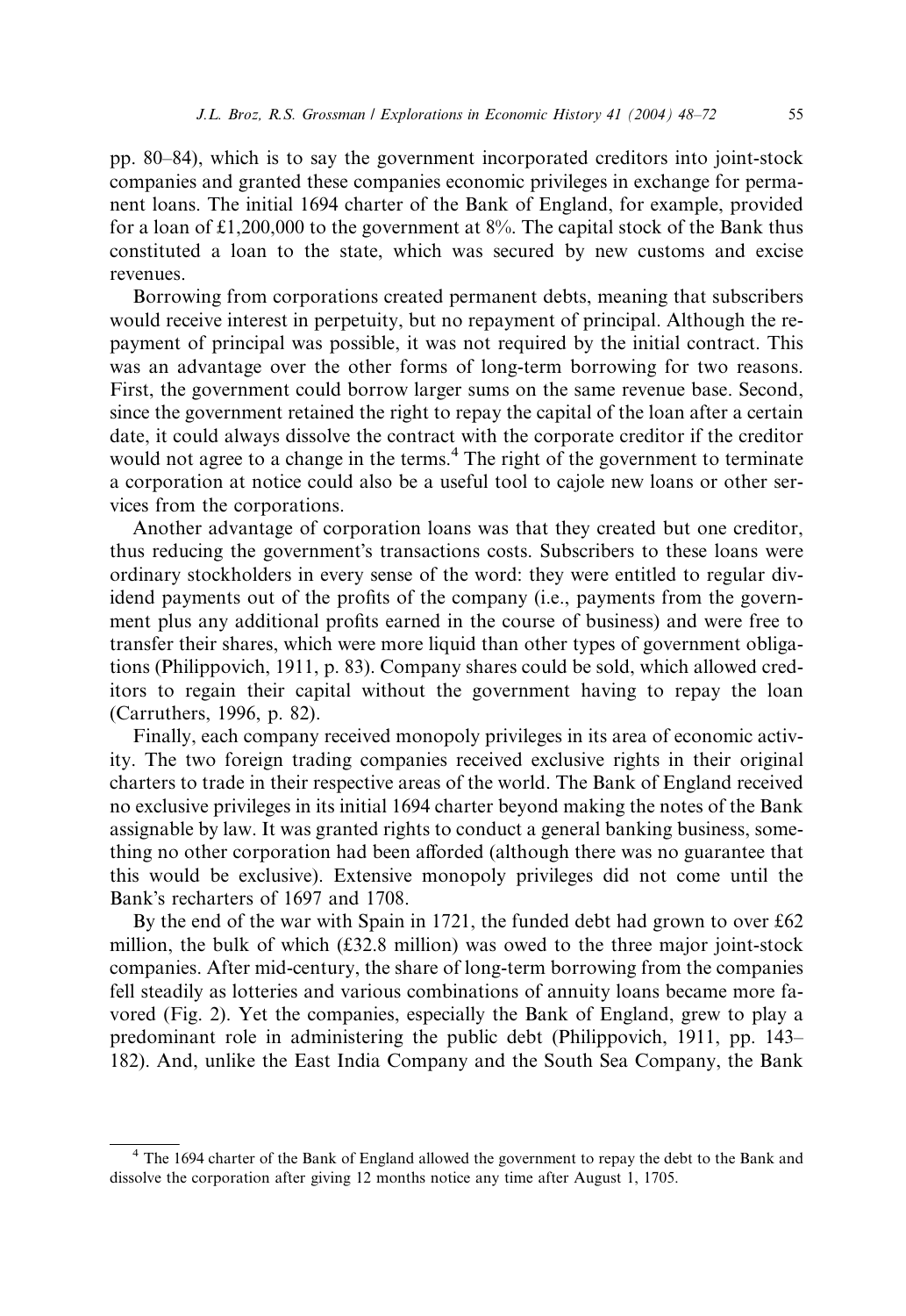

Fig. 2. Government debt to the chartered companies as a share of the funded debt, 1694–1786. Source: British Parliamentary Papers (1898).

of England was able survive, in close association with the government, as it successfully negotiated continuances of its charter.

## 3. Bank of England charters

The Bank of England's initial charter was granted in 1694. Although a number of innovations were introduced and specific terms changed in subsequent charters, many important features of the charter remained remarkably constant for the next century and a half. The original charter granted a group of individuals a corporate existence styled as the ''Governor and Company of the Bank of England.'' The Bank was to provide the government a loan of £1,200,000 in return for an annual interest payment of  $\text{\pounds}100,000$  per year<sup>5</sup> to be secured by tonnage duties. The original charter did not grant the Bank a privileged position as the government's banker, as it would later become, nor did it grant the Bank a monopoly on joint stock banking (also to follow), nor did it make the Bank's notes legal tender. The main import of the charter was to raise funds for the government's war against France, in return for which the government promised a predetermined annual payment secured by a discernable source of revenue.

Important aspects of the loan contract were asymmetric and, from a modern perspective, favorable to the government. For example, the loan contract was non-callable. That is, the Bank could not demand early repayment. Conversely,

 $<sup>5</sup>$  Equal to 8.33%. According to Clapham (1944), the interest payment was construed as 8% interest</sup> plus an annual £4000 management fee.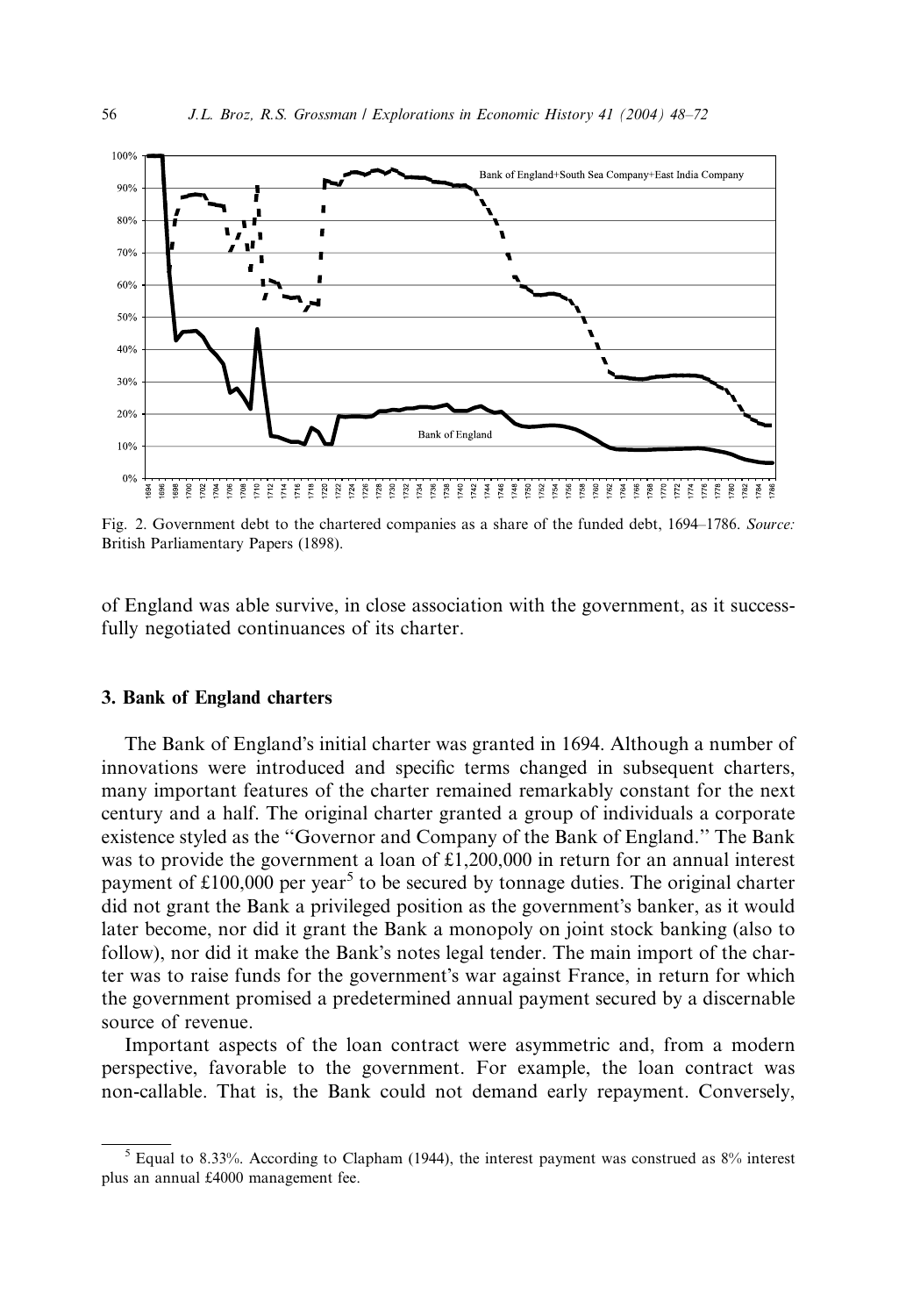the government was given the option to prepay the loan and terminate the Bank's charter, with one year's notice, at any time starting 11 years from the date of the charter. Subsequent charters held to this same general pattern, specifying the amount that the loan would be increased, if at all, the loan terms, and the guaranteed minimum length of time that the loan/charter would be in effect. The basic features of the charters of 1694 to 1844 are summarized in Table 1.

On the asset side, the Bank could deal in bills of exchange, make loans on promissory notes, and lend on mortgages. Its borrowing privileges were not specified, however, it could take deposits on any terms as long as its liabilities did not exceed the amount of the government debt (which formed the Bank's capital stock). The Bank could issue notes up to the amount of its capital. Notes, bills of exchange, and other debts of the Bank received the same treatment: they were the liabilities of the Bank, and their security rested on the government debt. It was not long, however, before competitive threats led the Bank of England to seek and receive *exclusive* rights in the banking and in managing government debt (see Table 1).

In 1695, Parliament chartered a rival Land Bank that never began operation because its promoters failed to raise the capital needed for a loan to the government (Horsefield, 1960, Chapters 14–16). The Land Bank challenge prompted the Bank of England to negotiate an exclusive privilege in the recharter of 1697. In return for additional loans to the government, the 1697 Continuance Act stated that ''no other Bank or Constitution in the nature of a bank be erected or established, permitted or allowed by Act of Parliament during the Continuance of the Bank of England.'' The Bank ''wanted no more Land Banks'' (Clapham, 1944, p. 47).

In 1708, during the War of Spanish Succession and again in exchange for a fresh loan, the Bank obtained from Parliament its most significant protection from competition: the legal prohibition of associations of more than six individuals from carrying on a banking business in England. This was crucial in restricting competition, because issuing bank notes was the major source of bank funding in this era (White, 1989, p. 73). The Act of 1708 thus gave the Bank a monopoly over joint-stock note issue. Despite the absence of a ban on joint-stock deposit banking, ''the intention was to give the Bank of England a monopoly of joint-stock banking, and had any other institution of more than six partners attempted to carry on a banking business in England... it would have been suppressed'' (Feavearyear, 1963, pp. 167–168).

The Bank regarded its monopoly on paper currency (issued by banks with over six partners) as critical to its profitability and was willing to make financial concessions to the government in order to protect and extend it. The government, in turn, was willing to grant the Bank a monopoly, because it needed the Bank's assistance to help it finance frequent foreign wars. Just prior to the expiration of its charter in 1742, the Bank provided an interest-free loan to the government in return for receiving a confirmation of its monopoly powers (the privilege of issuing circulating notes was reinforced) and an extension its charter to 1764. In that year, the Bank gave the government a gift of £110,000, plus a loan at 3%. In 1781, another extension was granted in return for yet another cheap loan, giving the Bank a charter until 1812.

Our decision to focus on the timing of charter renewals does not signal a belief that other aspects of the charters were not important. On the contrary, we believe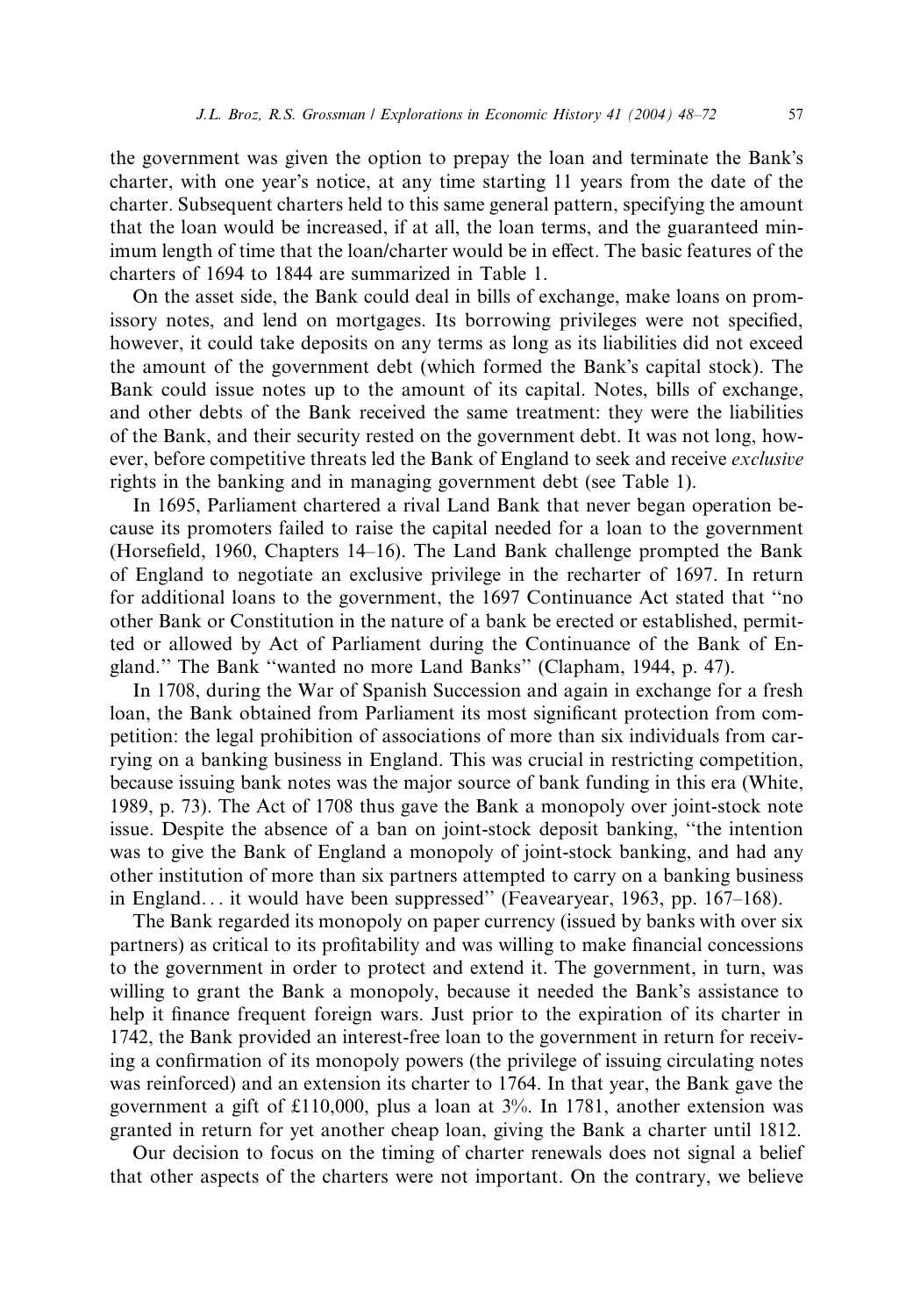that other aspects of the recharters were crucial aspects of the contract between the Bank and the government. For example, the charter of 1697 gave the Bank a monopoly on joint stock banking in England and Wales that would last for more than a century. Similarly, the charter of 1708 exempted the Bank from a law that limited note issue to partnerships of no more than six people. These elements clearly had important, although for purposes of the current analysis, hard-to-quantify, effects.

#### 4. The argument

We conceive of Bank of England charters as mutually beneficial exchanges between the government and the Bank's private owners (shareholders) designed to ensure that the parties remained mutual hostages to an initial incomplete contract. The first three charters of the Bank of England (1694, 1697, and 1708) established the initial contract: the government would use its authority to restrict competition in the banking and government debt markets to the advantage of the Bank in exchange for permanent loans and other financial support from the Bank. Subsequent charters were designed to ensure that both parties lived up to this agreement in the face of changing circumstances. A single permanent contract could not be written to cover all future contingencies, nor could it prevent either party from acting opportunistically ex post. Every Bank of England charter thus contained a renegotiation clause that gave the parties the flexibility to adjust the initial bargain to changed conditions and allowed for sanctioning in the event of opportunism. In short, the Bank of England was not made a permanent institution due to problems of incomplete contracting.<sup>6</sup> The rechartering process mitigated these problems.

Our argument relies on a combination of political economy and the economics of information and uncertainty. On one hand, we have a political actor—Parliament—that seeks to provide fiscal public goods (financing wars via a policy of tax smoothing) and which also holds the power to create monopoly rents for favored groups. On the other hand, we have a rent-seeking group that lobbies the government for special favors. These features sets our analysis apart from much of the contracting literature in which the two parties are modeled as firms trying to mitigate the problems of arms-length exchange. That the two parties here are not the archetypal agents of the existing literature does not change the basic nature of contracting in the face of uncertainty and asymmetric information. The Bank of England's charters were contracts, albeit incomplete contracts, that stipulated the initial terms of the relationship between the Bank and the government and allowed for future renegotiation of these terms.<sup>7</sup> Hence, we can analyze the characteristics of these charters in terms that are familiar to economists and, increasingly, to political scientists.

<sup>6</sup> See Hart (1995) and Tirole (1999) for the current state of this literature.

 $7$  For analogous literatures on labor and loan contracts, see Dye (1985) and Harris and Holmstrom (1987). See also Koremenos (1999) on international agreements.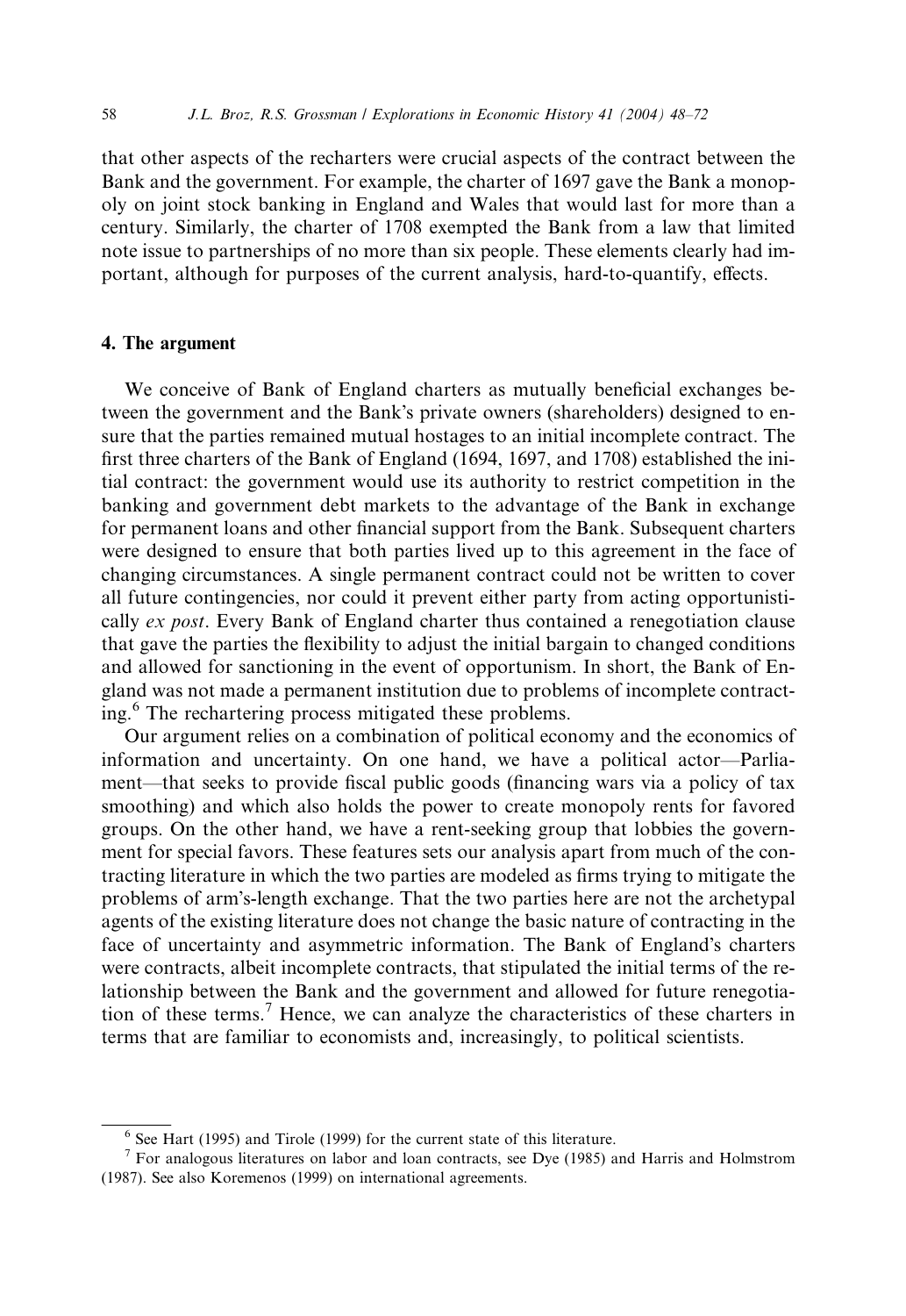In our view, the Bank of England was designed to exist as series of agreements (charters), renegotiated at irregular intervals, in order to accommodate two kinds of uncertainty that accumulated during each agreement period: (1) unforeseen changes in the government's fiscal position, and (2) uncertainty regarding the future distribution of gains between the parties. As for the fiscal position, the government's future financial requirements were a complex combination of the likelihood of war, its creditworthiness, its access to other types of loans (e.g., annuities, lotteries, and various short-term loans), and its capacity to adjust revenues and expenditures to meet unforeseen contingencies. In the face of such persistent financial uncertainty, the right of the government to terminate the contract with the Bank provided flexibility. By design, the charters gave the government the authority to repay its permanent debt to the Bank and to dissolve the corporation upon a year's notice. This feature provided the government with an instrument of leverage over the Bank. Since the Bank valued its exclusive banking privileges and its role in managing the public debt, the threat of dissolution could be used to extract further financial assistance from the Bank.<sup>8</sup> The government could use the threat to renegotiate the terms of the existing debt due the Bank to obtain new loans from the Bank or to require the Bank to aid in the consolidation of other existing loans (short- and long-term) by engrafting these loans to the debt due to the Bank.

In addition, the renegotiation provision allowed the government to adjust the distribution of the gains in an environment where the players learned about the actual distribution over time by observing outcomes under the agreement. The parties selected an initial distribution of gains, based on their relative bargaining power at the time of the Bank's founding, but this distribution then evolved over time under the agreement. The government could not know with certainty the future value of the monopolies it granted the Bank, however, by planning ex ante to renegotiate the agreement after some time has passed, the government ensured that it could recontract in light of experience. It might employ the threat of redemption to ensure that the Bank did not earn excessively high rents from its monopoly. More generally, it was a threat ''by means of which the good behavior of the corporation might be secured" (Philippovich, 1911, p. 71).

While the loan contract was asymmetric in the sense that the government retained discretion over the continuance of the Bank of England, the Bank also found advantages to renegotiating its charters. Most importantly, the dependence of the government on the Bank allowed the Bank to protect its monopoly franchise when faced with new competition that was unforeseen at its founding. The case of the Land Bank is illustrative of this point. The Bank of England's original charter contained no limitation on the ability of Parliament to charter competing banks. But when Parliament acted opportunistically on this loophole by chartering the Land Bank in 1695, the Bank of England may have demanded in the 1697 renegotiation of its

<sup>&</sup>lt;sup>8</sup> Following through on any such threat would have been costly for the government. First, they would have had to actually repay the loan. Second, they would no longer have access to the Bank's fund-raising potential. Finally, if Parliament decided to found a replacement institution, its shareholders might be even more wary of the actions of a future Parliament and demand a greater risk premium.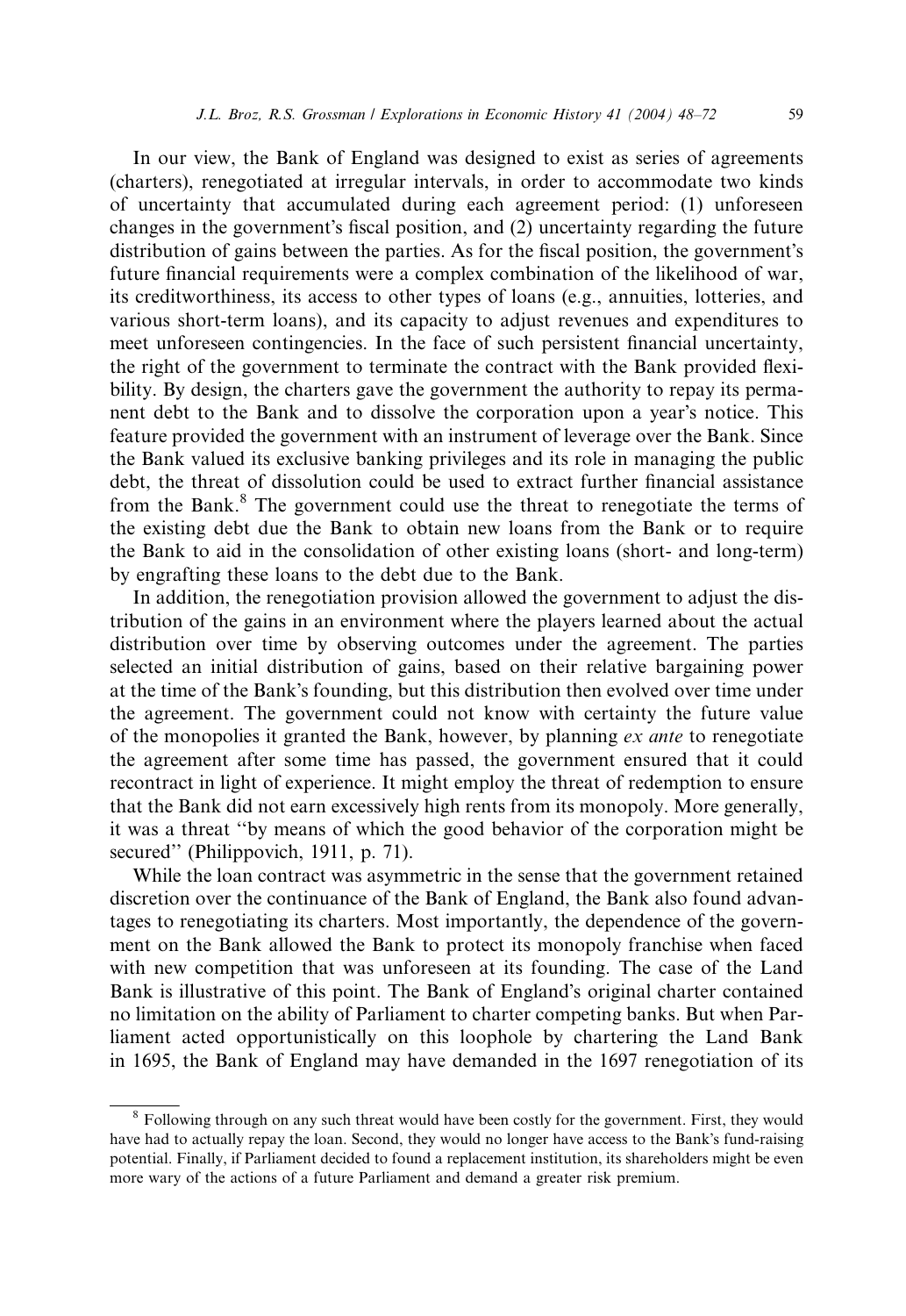charter that the government commit itself to enforcing a legal Bank of England monopoly. Likewise, when the Bank realized that its charter had not prevented the rise of unincorporated (private) bank competitors, it secured a new clause in the recharter of 1708 stipulating that no firm consisting of more than six persons could issue bills or notes in England. In short, the rechartering process allowed the government and the Bank to adjust to changing economic and political conditions.<sup>9</sup>

Contemporary parliamentary debates suggest that the government and the Bank understood the value of this flexibility. In 1781, for example, five years before the prior charter had reached its option date, Prime Minister Lord North advocated passage of a new charter that would secure the government a loan of £2,000,000 at  $3\%$ , in exchange for extending all the Bank's privileges to 1812. Though the record does not indicate who initiated the early recharter, North made it clear that the bargain would help ease the financial burden of the American war. The full amount of the loan would be used to pay down the expensive navy debt that ''hung like a millstone on the neck of public credit" (Cobbett's Parliamentary History, 1781, p. 520). By ''paying off three times as much navy debt this year as was paid off the last,'' North hoped to raise the price of navy bills and lower the navy's borrowing costs—an important public benefit given that navy expenditures would reach a new all-time high of £10,807,000 in 1782 (Mitchell, 1988, p. 580). Lord North estimated the overall gain to the public from the bargain to be of the order of £300,000 to £500,000 (Cobbett's Parliamentary History, 1781, pp. 520–521).

For some members of parliament, the use of loans from the Bank was secondary to the distribution of the gains between the government and the Bank, and recharters were opportunities to reallocate the gains. In 1781, for example, George Savile of Yorkshire pointedly asked Lord North if he was selling the Bank's monopoly franchise too cheaply: ''The public had an estate to sell. It was not therefore the question, how the produce of the sale was to be applied? The real jet of the question was, what was the worth of the estate?" (Cobbett's Parliamentary History, 1781, pp. 522–523). By Savile's calculations, the government was "about to sell several millions [of monopoly rents] for the paltry sum of £150,000.'' Savile also questioned the timing of the recharter. Since the previous charter had another five years to run, better terms would be possible after the war ended and the government's creditworthiness improved. The recharter passed despite these objections by a vote of 109 to 30.

In debates over the distribution of benefits between the government and the Bank, Parliament struggled with the problem of estimating the present value of the Bank's charter. In 1781, several members, including Savile, argued that all the Bank's profits were attributable to its charter. Others, such as North, Jenkinson, and Ewer (Governor of the Bank), maintained that some portion of the profits resulted from the Bank's reputation, its large capital, and the "industry" of the Bank's directors. Clearly, some of these factors were endogenous to the charter, as some members

 $9$  The erosion of the Bank's monopoly on joint stock banking followed the crisis of 1825, which was blamed, in part, on the weak state of the country banks (Thomas, 1934, pp. 57–58). The government's willingness to weaken the Bank's monopoly can, perhaps, be traced to the fact that it had developed alternative sources of funds by then (see Fig. 2).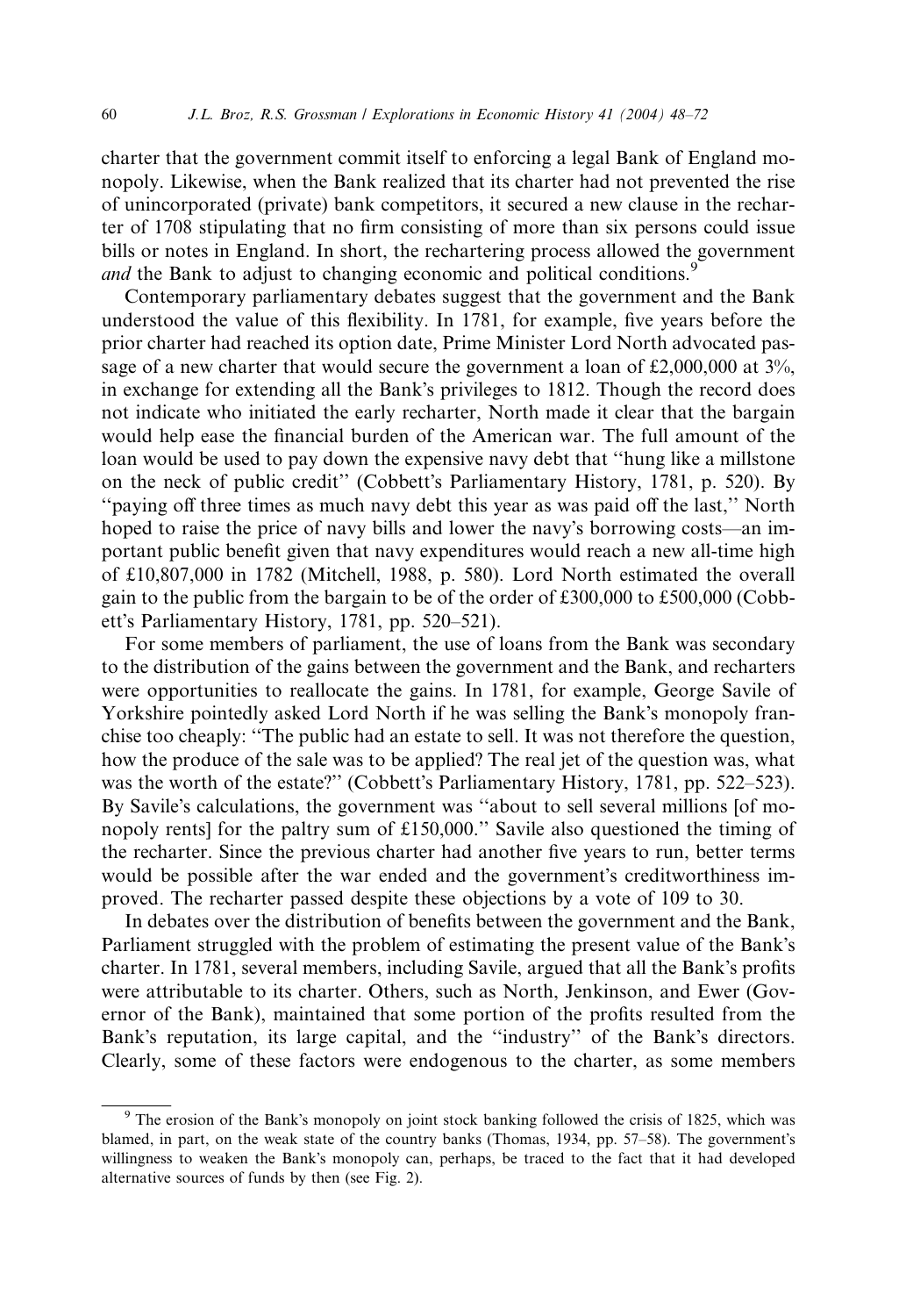

Fig. 3. Budget ratios before and after new charters.

pointed out. David Ricardo was of this ilk. In a debate over the renewal of the 1800 charter, Ricardo said he opposed ''to the utmost'' the renewal of the charter because he was ''satisfied that every farthing made by the Bank ought to belong to the public" (Hansard's Parliamentary Debates, 1822, p. 760).

## 5. Quantitative evidence

Among the widely noted incentives faced by the government in chartering (and rechartering) the Bank was the government's fiscal situation. As noted earlier, the impetus for the Bank's foundation came primarily from the government's need to raise money for war with France. If the fiscal incentive did, in fact, drive the rechartering process, then we would expect to see a relationship between rechartering activity and the government's budget balance.

Fig. 3 presents data on the average size of the government's surplus (revenue–expenditure), measured as a percentage of expenditure, revenue, and total budget, as well the proportion of the budget devoted to military expenditure, in the years before and following recharters.<sup>10</sup> On average, the budget deficit grew in the half dozen or so years preceding recharters, reaching a maximum two years prior to recharter. The deficit declined in the subsequent year (the year preceding recharter), rose again in the year in which the new charter was granted and declined in subsequent, post-charter years. The broad outlines of the rise and fall of the budget deficit mirror changes in military expenditures.

 $10$  The correlation coefficient between total expenditure and total military spending is 0.9.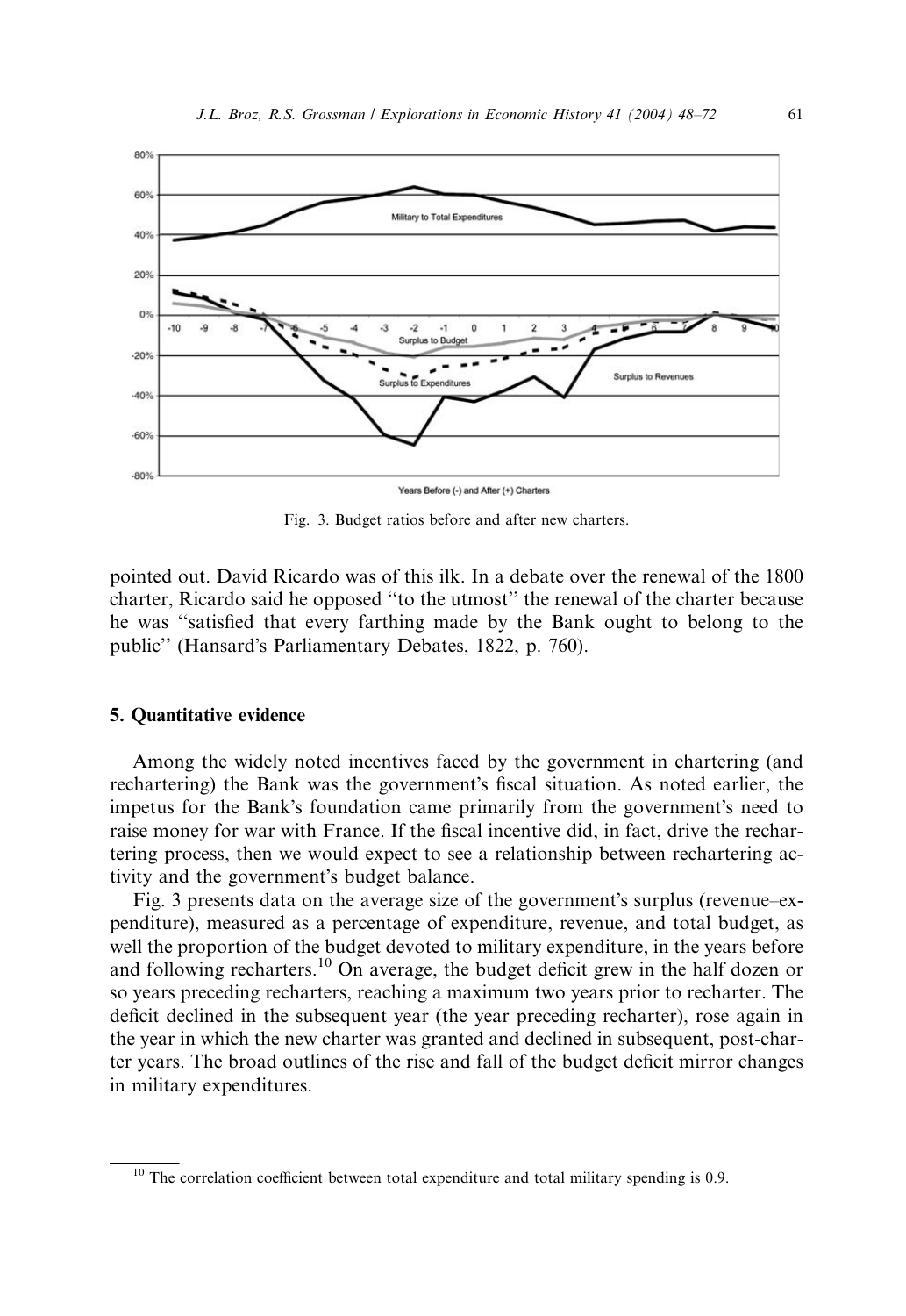Although the timing is somewhat imprecise, the general outline is clear. The period prior to a recharter was typically one of increased fiscal pressure upon the government, possibly driven by military spending. Post-charter years were characterized by declining deficits, as the government's budget was bolstered by infusion from the Bank.

To further assess the proposition that the government's decision to seek a charter renewal was driven by fiscal factors, Figs. 4A and B present similar data for two different types of charter renewals: one for charters that were renewed less than two



Years Before (-) and After (+) Charters

Fig. 4. (A) Budget ratios in early and late recharters. (B) Surplus to expenditure and budget ratios in early and late recharters.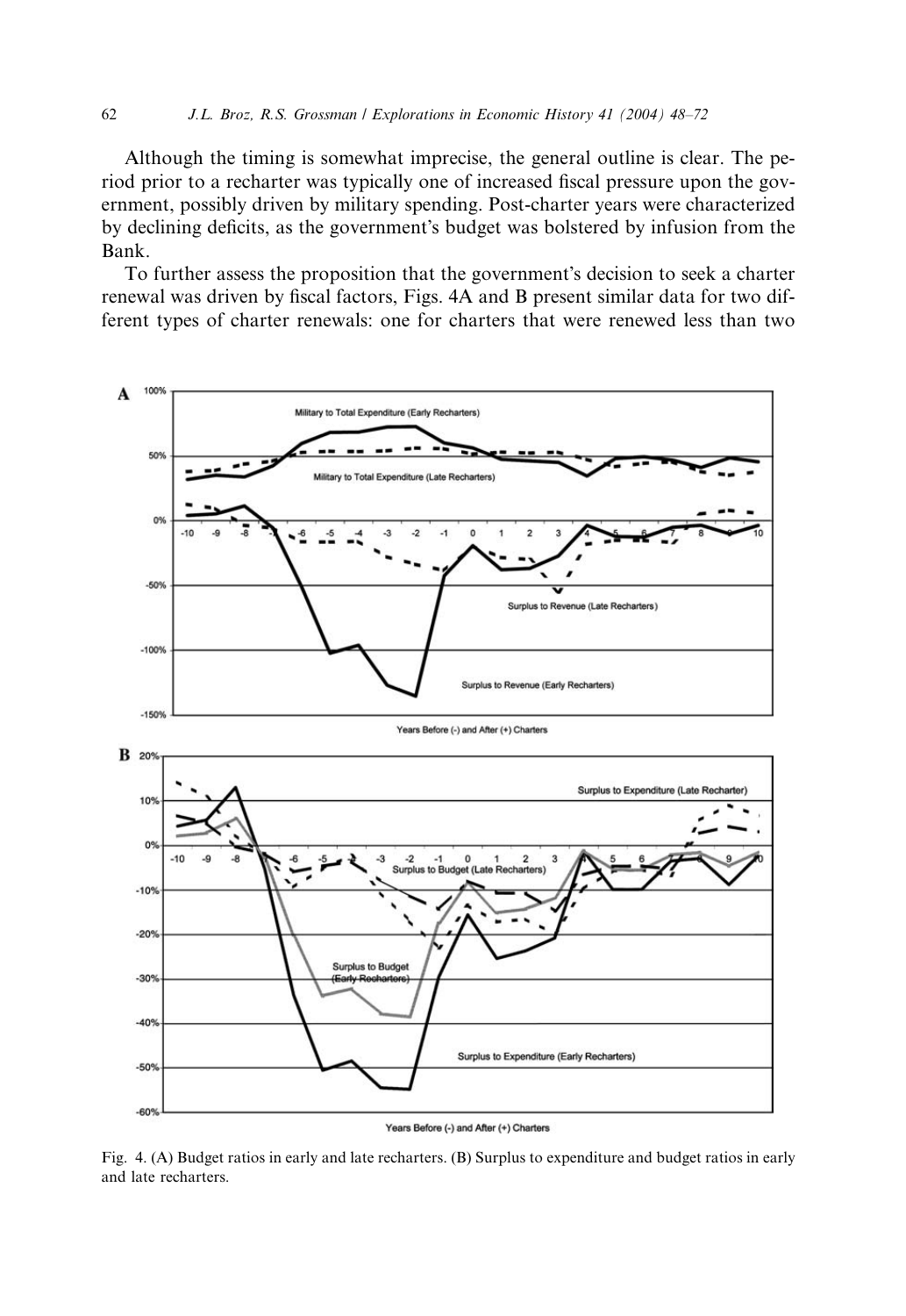years prior to the ''option date'' and another for charters renewed more than ten years prior to the ''option date.'' If charter renewals were driven, on the government's side, by fiscal pressures, then we would expect early recharters to coincide with greater fiscal stress than later recharters. In fact, although the average budget balance does move towards deficit prior to recharter in both cases, the movement is much more pronounced in the early recharters. Thus, the government's incentive to press for an early charter renewal does appear to be fiscally driven.

What of the incentive faced by the proprietors of the Bank of England? This is more difficult to assess since we do not know much about the wealth and opportunity costs of Bank lending to the government. Nor do we have specific information on the Bank's *informal* efforts to initiate a renegotiation of its charter. While the government alone had legal authority to call for a recharter, the Bank was consulted on these decisions.<sup>11</sup> But records of these pre-recharter negotiations were either not kept or have not survived, as far as we know. We can, however, see the reaction of the price of Bank of England shares and dividends to charter renewals (Fig. 5). The price of Bank shares declined before recharter and rose in its aftermath, although the pattern is neither especially dramatic nor substantially different between early and late recharters. For the late recharters, the decline in price may reflect, in part, the uncertainty of renewal as the ''option date'' drew near. For early recharters, the slightly more dramatic fall may reflect the more severe budget deficits that characterized early recharters, and an accompanying fear that the government would not be able to meet its obligations. The price of Bank shares should reflect the present discounted value of expected future dividends; although we have not modeled the pattern of expected dividend payments, the parallel between share price and dividend payments is suggestive.<sup>12</sup>

Although these figures are illustrative, they only describe what happens, on average, to various measures prior to and after a charter renewal. Furthermore, they assess only one factor at a time and do not specifically consider the decision to recharter. How then, should we evaluate the timing of charter renewals?

Our goal is to understand the characteristics that lead to a charter renewal. More precisely, the question we pose is: "Given that the current charter has lasted for  $t$  periods, what is the likelihood that it will last for an additional period?'' Such questions are best addressed with duration models (Kalbfleisch and Prentice, 1980; Kiefer, 1988; Lancaster, 1990 summarize this class of models).<sup>13</sup> Duration models have a dependent variable that measures how long it takes for some event of interest to occur.

<sup>&</sup>lt;sup>11</sup> During the parliamentary debate on the 1800 recharter, an MP asked William Pitt whether the proposal originated with him or with the Bank, to which Pitt responded that he drew it up and submitted to the Bank for consideration and consultation (Cobbett's Parliamentary History, 1781, p. 1515).

 $12$  Our Bank share price and dividend data are taken from Global Financial Data. There appear to be some discrepancies in dividends reported in this source and Clapham (1944, vol. 1, Appendix B).

<sup>&</sup>lt;sup>13</sup> This question can also be addressed with a binomial dependent variable model, in which the dependent variable is whether or not a new charter was issued in any given year. See Beck et al. (1998) for how to deal with temporal dependence in logit/probit models of grouped duration data. We also ran probit models, incorporating a time variable (i.e., the time since last event), and obtained results that are qualitatively similar to the hazard model results presented below.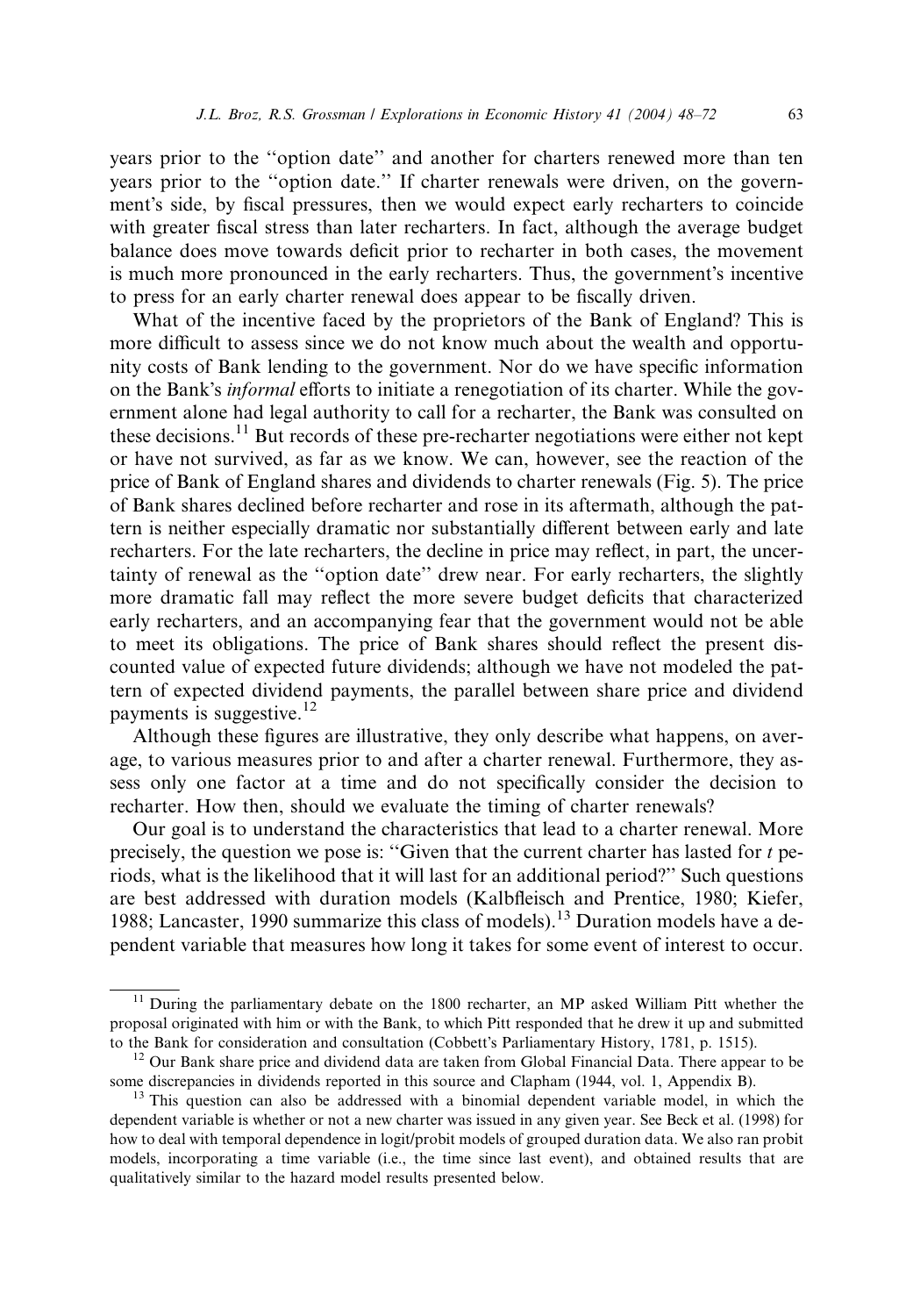

Fig. 5. Dividends and price of Bank of England stock. Fig. 5. Dividends and price of Bank of England stock.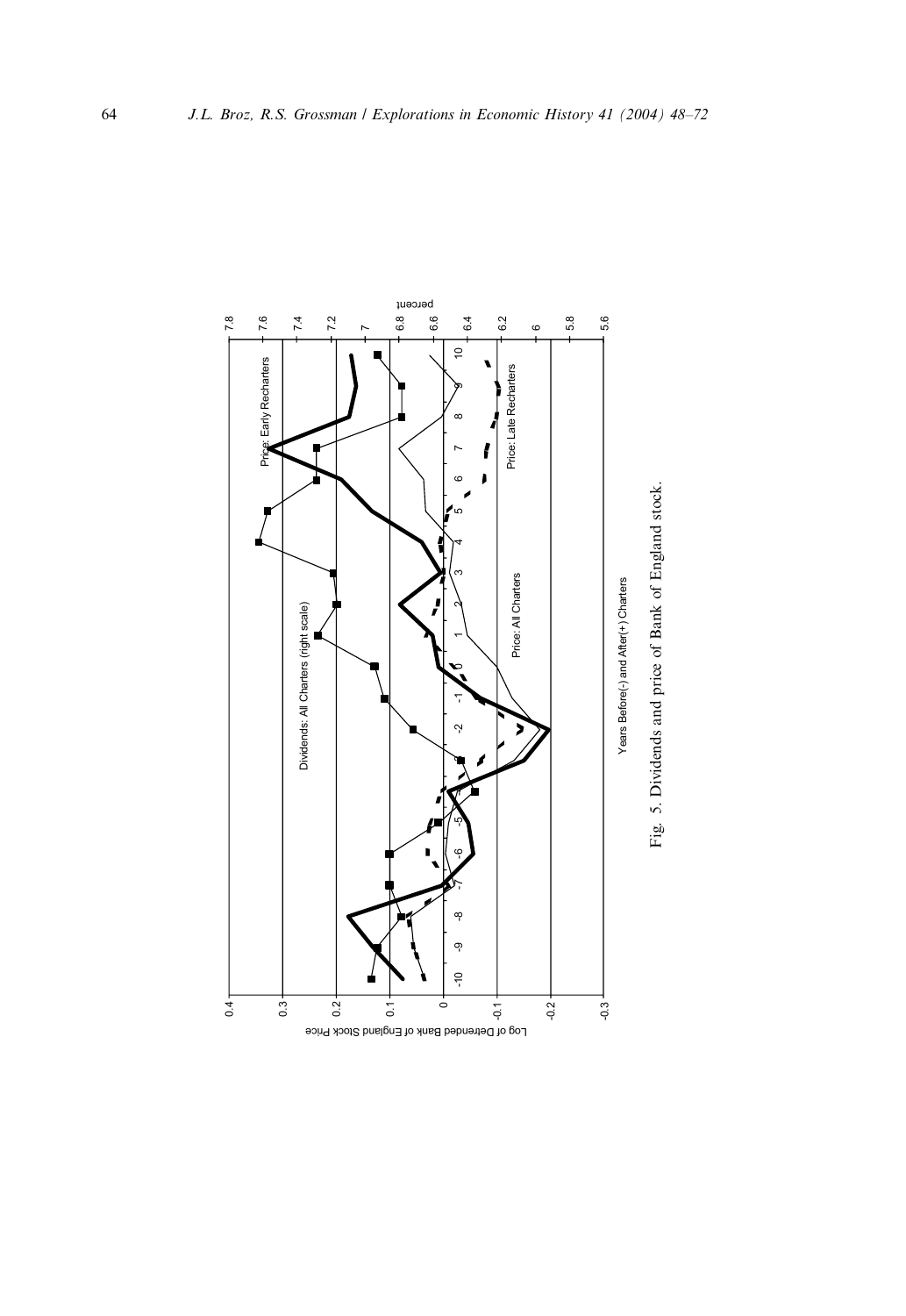Analysts model the elapsed time until such an event (termed a ''failure'' by convention), or equivalently, the length of a non-eventful ''spell.'' In our example, the event of interest is a rechartering of the Bank of England—the Banks charter ''survives'' or is ''at risk'' until it fails and is replaced with a new charter. The ''hazard rate'' indicates of how likely a charter is to fail at any given time, provided it has survived until that time. We model baseline hazard rates and then estimate the effects of multiple covariates.

In order to estimate duration models, a distribution of the data must be selected. The specification of the distribution determines the shape of the hazard function. There are a number of duration distributions from which one might choose—e.g., the Weibull, the gamma, and the exponential. Given that we have only nine cases of charter ''failure,'' and are therefore unable to ascertain statistically significant duration dependence, we estimate the survival model with a Cox proportional hazards model.<sup>14</sup> The Cox model is the most general—and a commonly used—duration model because it does not make any assumptions about the nature or shape of the underlying survival distribution. The model assumes that the underlying hazard rate (rather than survival time) is a function of the covariates (i.e., independent variables); no assumptions are made about the nature or shape of the hazard function. However, the Cox model does assume that the hazard ratio is proportional over time; in other words, that the ratio is the same at any point in the time scale. That is, given two observations with particular values for the covariates, the ratio of the estimated hazards will be constant over time; hence the name of the method: the proportional hazard model. The validity of this assumption may often be questionable, but for our data, we confirmed its validity with a test based on Schoenfeld residuals, elaborated in Box-Steffensmeier and Zorn (2001).<sup>15</sup>

At the bottom of Table 1, we present summary information on the baseline hazard rate. Note that there are nine subjects in our data, representing each charter that ''failed'' (in the sense of being replaced by a new charter) in our sample period. These nine subjects were at risk for 151 years, conforming to the fact that a charter could fail (be replaced) at any time. The median survival time of a charter is 17 years and the incidence rate (i.e., the hazard function) is estimated as 0.0596 per year.

The Cox model estimates a hazard rate for a Bank of England charter at a particular point in time as a function of the baseline hazard  $(h_0)$  at time t—which is simply the hazard for an observation with all x variables set to zero—and our explanatory variables, the estimates of which indicate proportional changes relative to the baseline hazard. Table 4 presents results for our Cox model with robust

<sup>&</sup>lt;sup>14</sup> In fact, the data appear to exhibit positive duration dependence, although the trend is not statistically significant. We have also run survival analysis assuming a Weibull distribution (which would be the appropriate distribution in the case of positive duration dependence). The results are qualitatively similar to those yielded by the Cox model, although the coefficients on the budgetary measures have lower statistical significance.<br><sup>15</sup> The test retrieves the residuals of a Cox model, fits a smooth function of time to the residuals, and

then tests whether there is a relationship. A graph of our scaled Schoenfeld residuals depicted a curve with essentially a zero slope, providing support for our proportional hazards assumption.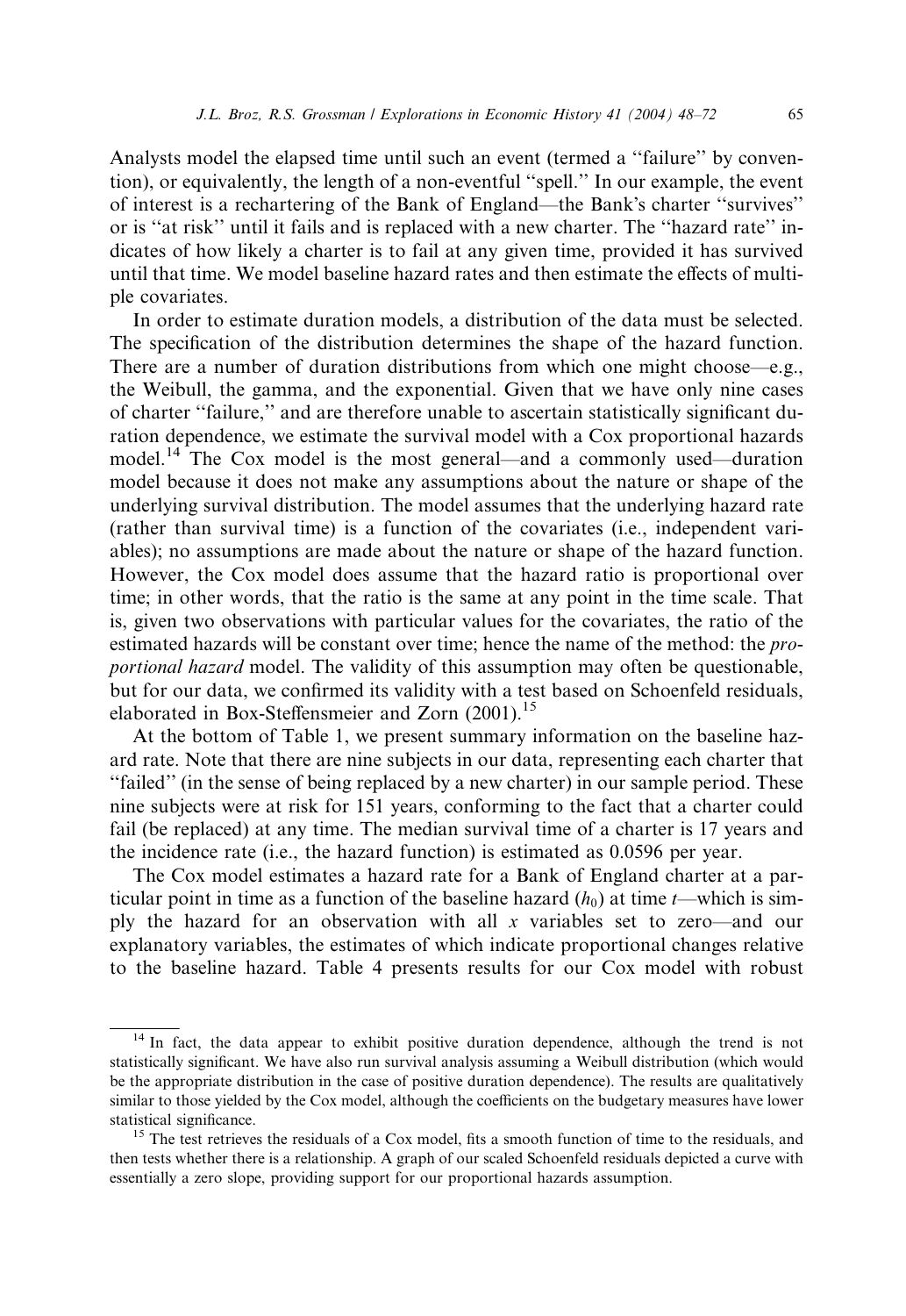|                                                        | Observed | Mean     | <b>SD</b> | Max.  | Min.      |
|--------------------------------------------------------|----------|----------|-----------|-------|-----------|
| Surplus to budget $(\%)$                               | 151      | $-6.58$  | 13.94     | 15.15 | $-49.03$  |
| Surplus to revenues $(\%)$                             | 151      | $-19.94$ | 40.14     | 26.31 | $-192.41$ |
| Surplus to expenditures $(\% )$                        | 151      | $-9.41$  | 22.69     | 35.71 | $-65.80$  |
| Change in Bank of England<br>share price (one year)    | 150      | 0.93     | 8.94      | 25.28 | $-27.71$  |
| Change in Bank of England<br>share price (two years)   | 149      | 1.87     | 13.62     | 46.77 | $-35.42$  |
| Change in Bank of England<br>share price (three years) | 148      | 2.73     | 16.38     | 77.10 | $-35.63$  |

| Table 2            |  |
|--------------------|--|
| Summary statistics |  |

Table 3

| Surplus to budget           | (revenue – expenditure)/(revenue + expenditure) (Mitchell, 1988)    |
|-----------------------------|---------------------------------------------------------------------|
| Surplus to expenditure      | (revenue – expenditure)/expenditure (Mitchell, 1988)                |
| Surplus to revenue          | (revenue – expenditure)/revenue (Mitchell, 1988)                    |
| Bank of England share price | Percent change in the Bank of England share price over the previous |
| growth (one, two, and three | one, two, or three years (Global Financial Database, Online, series |
| years)                      | GBBEPM)                                                             |

standard errors (i.e., errors adjusted for clustering on each subject/charter). Note that hazard ratios of more than one indicate an increase in the rate of charter failures, while ratios of less than one indicate a reduction in the rate of failure. Specifications  $1-3$  include as covariates different measures of the government's fiscal situation: the government surplus (revenues minus expenditures) as a proportion of the total government budget (revenues plus expenditures), as a proportion of revenues, and as a proportion of expenditures (See Table 2 for summary statistics, and Table 3 for variable descriptions and sources). In each case, the estimated hazard ratio is less than 1, indicating that a one percentage point increase in the government's budget surplus decreases the hazard rate by the given percentage. For example, the estimate in Model 1 suggests that a one percentage point decrease in "surplus to budget" (i.e., an increase in the deficit) increases the likelihood of a new charter by 6.6%. This hazard ratio differs significantly ( $P = .010$ ) from one.

We can illustrate our argument that war-related fiscal deficits prompted the government to initiate recharters as a means to extract fresh loans from the Bank with a simple example. Great Britain was at war for 70 of the 151 years in our sample.<sup>16</sup> During these war years, the average "surplus to budget" was  $-16.814\%$  (i.e., a deficit). By subtracting this value from the sample mean of "surplus to budget"  $(-6.578)$ and then raising the hazard ratio to the power of this difference,  $0.934^{10.236}$ , we get a hazard ratio of 0.497. This estimate suggests that during periods of war-related fiscal stress, the likelihood of a charter renewal increases by 50%.

<sup>&</sup>lt;sup>16</sup> Our coding of war years—1694–1697, 1702–1713, 1718–1721, 1739–1748, 1756–1763, 1775–1783, and 1793–1815—is from British Parliamentary Papers (1898), and Dickson (1967, p. 10).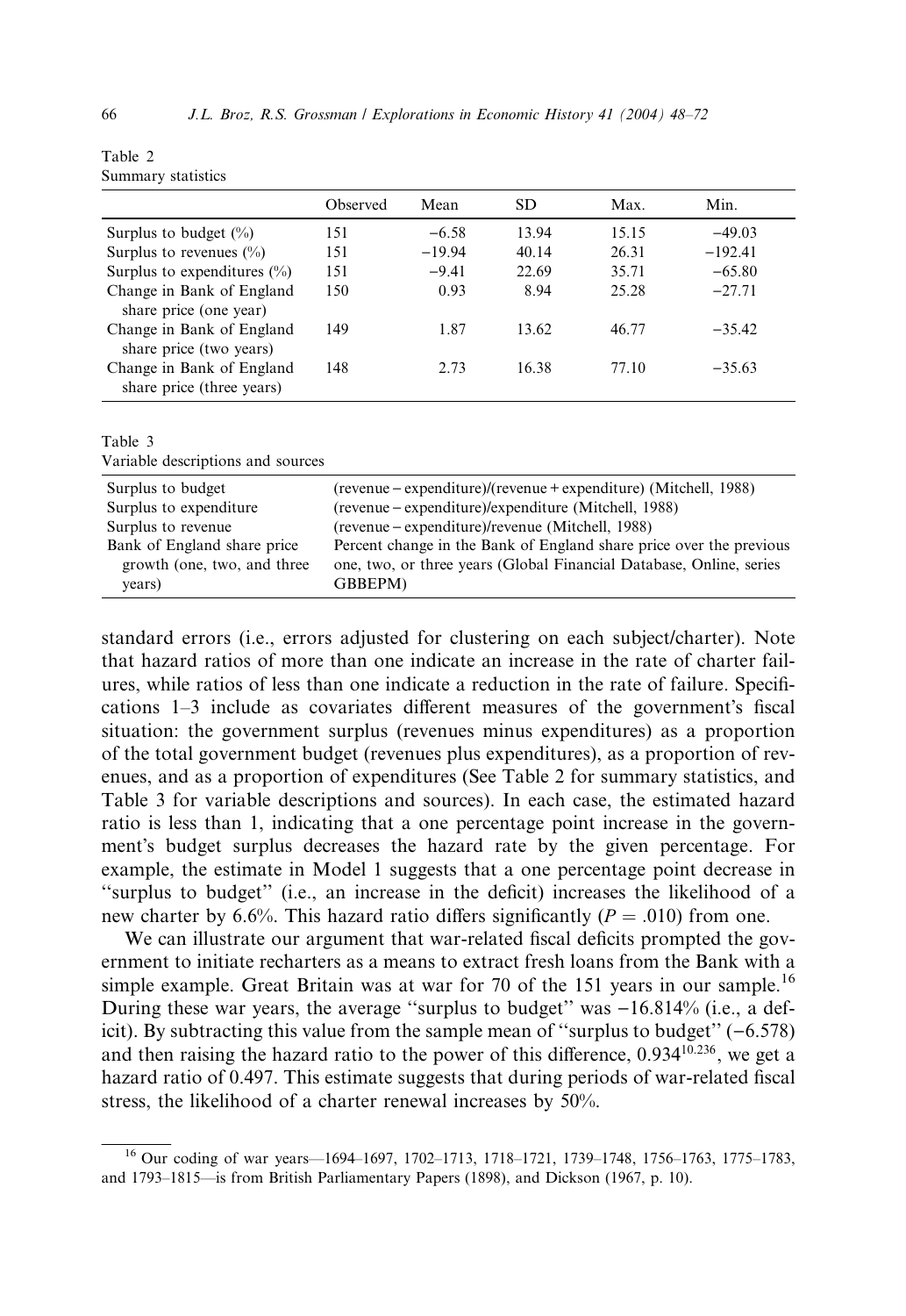| model<br>Cox proportional hazard<br>Table 4                   |                                                                                                       |                 |                       |                         |                       |                                                                                                      |                       |                       |                       |                            |                                       |                                        |
|---------------------------------------------------------------|-------------------------------------------------------------------------------------------------------|-----------------|-----------------------|-------------------------|-----------------------|------------------------------------------------------------------------------------------------------|-----------------------|-----------------------|-----------------------|----------------------------|---------------------------------------|----------------------------------------|
|                                                               |                                                                                                       | $\mathbf{\sim}$ |                       |                         |                       | ७                                                                                                    | ٣                     | $\infty$              | Ò                     | $\overline{a}$             |                                       | $\overline{c}$                         |
| <b>Budgetary</b> measures<br>Surplus to budget                | $0.934***$<br>(0.025)                                                                                 |                 |                       | $0.913***$<br>(0.027)   |                       |                                                                                                      | $0.756**$<br>(0.102)  |                       |                       | $0.762***$<br>(0.063)      |                                       |                                        |
| Surplus to revenues                                           |                                                                                                       | (0.010)         |                       |                         | $0.970***$<br>(0.010) |                                                                                                      |                       | $0.912***$<br>(0.037) |                       |                            | $0.888***$<br>(0.046)                 |                                        |
| Surplus to expenditures                                       |                                                                                                       |                 | $0.957***$<br>(0.016) |                         |                       | $0.945***$<br>(0.015)                                                                                |                       |                       | $0.883***$<br>(0.037) |                            |                                       | (610.0)                                |
| Change in Bank of England share price<br>One year             |                                                                                                       |                 |                       | $1.132***$ 1<br>(0.048) | $1.138***$<br>(0.045) | $1.122***$<br>(0.047)                                                                                |                       |                       |                       |                            |                                       |                                        |
| Two years                                                     |                                                                                                       |                 |                       |                         |                       |                                                                                                      | $1.301*$<br>$(0.183)$ | $1.329**$<br>(0.186)  | $1.202***$<br>(0.085) |                            |                                       |                                        |
| Three years                                                   |                                                                                                       |                 |                       |                         |                       |                                                                                                      |                       |                       |                       | $1.264***$                 |                                       |                                        |
| Log likelihood<br>Observations                                |                                                                                                       |                 |                       |                         |                       | $-10.230$ $-10.461$ $-10.110$ $-8.629$ $-8.699$ $-8.674$ $-4.565$<br>151 151 151 151 150 150 150 149 |                       | $-3.967$<br>149       | $-5.536$<br>149       | $(0.095)$<br>-4.671<br>148 | $1.386**$<br>(0.208)<br>-3.642<br>148 | $1.171***$<br>(0.063)<br>-5.631<br>148 |
| Robust (Huber-White)<br>$\text{``Significant at } 7.5\%$ ; ** | Significant at 5%; *** Significant at 2.5%; *** Significant at 1%.<br>standard errors in parentheses. |                 |                       |                         |                       |                                                                                                      |                       |                       |                       |                            |                                       |                                        |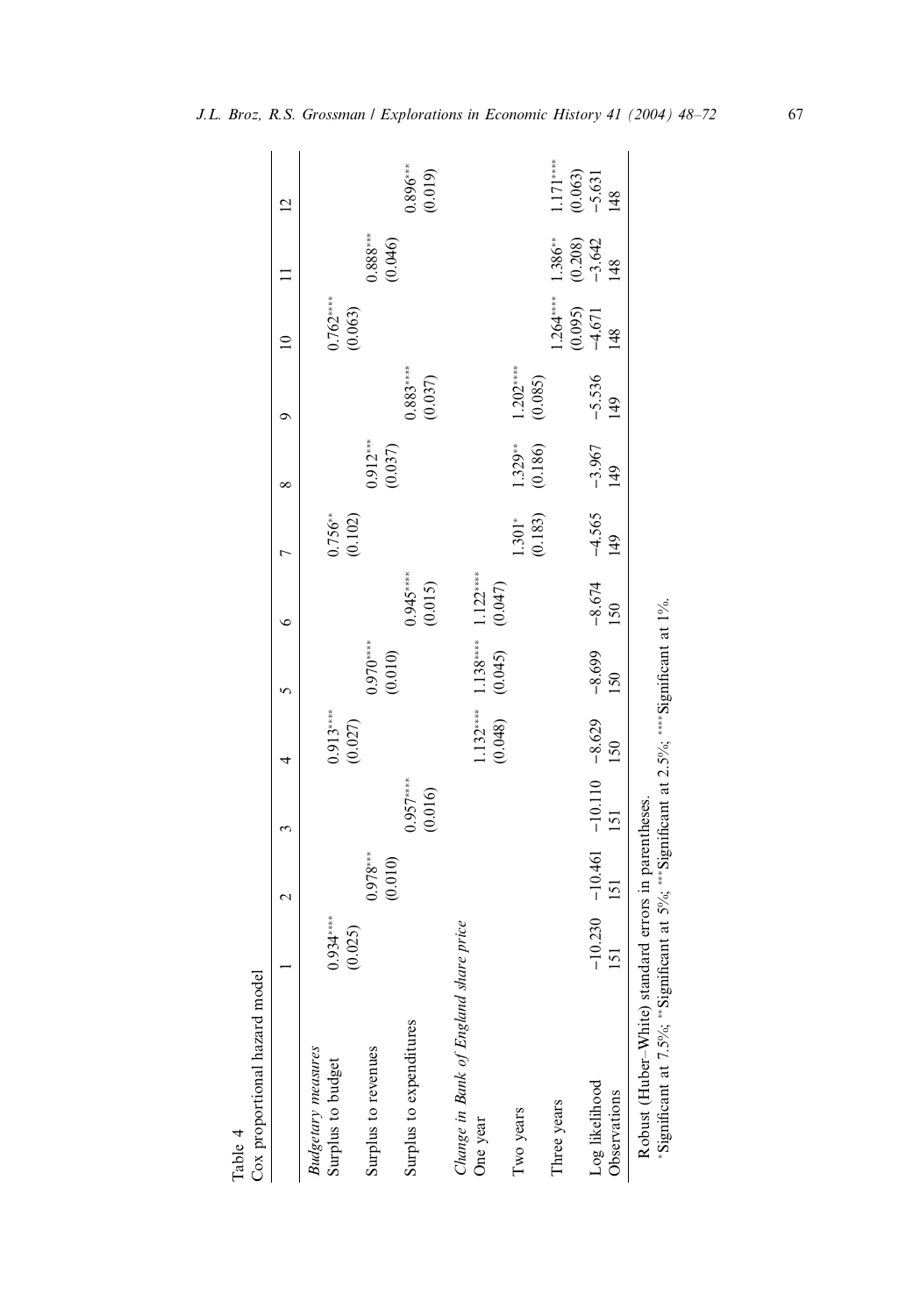

Fig. 6. Linear prediction from Cox estimation of Model 4.

Models 2 and 3 show hazard ratios for other measures of the government's fiscal position. In each case, the hazard is less than one and significant: the larger the government's deficit, the greater the likelihood that it would enact a new charter including, presumably, additional funding for the government. The estimated hazard has a slightly higher level of significance on the ''surplus to expenditures'' covariate than on the ''surplus to revenues'' covariate. This makes sense since we would expect the government to be most sensitive to the deficit in relation to its desired expenditures.

Specifications 4–12 include, in addition to the three measures of the government's fiscal position, a measure of the change in the Bank of England's share price in the preceding one, two, and three years. The fiscal measures retain negative coefficients that are significantly different from one. The hazard on the change in Bank share price over all three different time spans—despite the inclusion of fiscal covariates—are greater than one and significant. For example, a 1% increase in the price of Bank stock over the preceding year increased the chance that the government would recharter the Bank by 13%. This suggests that the government was more likely to initiate a recharter if the value of the Bank's monopoly rents rose in preceding years.<sup>17</sup>

Fig. 6 provides a sense of the fit of our models. This figure plots the calculated linear prediction from Model 4 for each observation (year) in the sample.<sup>18</sup> Vertical lines indicate the actual dates of Bank of England charter renewals. Visual inspection

 $17$  Evidence from Parliamentary debates indicates that the government monitored Bank profitability by comparing Bank stock prices (and Bank dividends) to market rates of return. See, for example, the discussion of the 1781 renewal in Clapham (1944, pp. 177–182).<br><sup>18</sup> To obtain these predicted values, we fit Model 4 and then calculated the linear prediction as

 $\hat{y}_j = b_1x_{1j} + b_2x_{2j} + \cdots + b_kx_{kj}$ . Predicted values from our other models are very similar.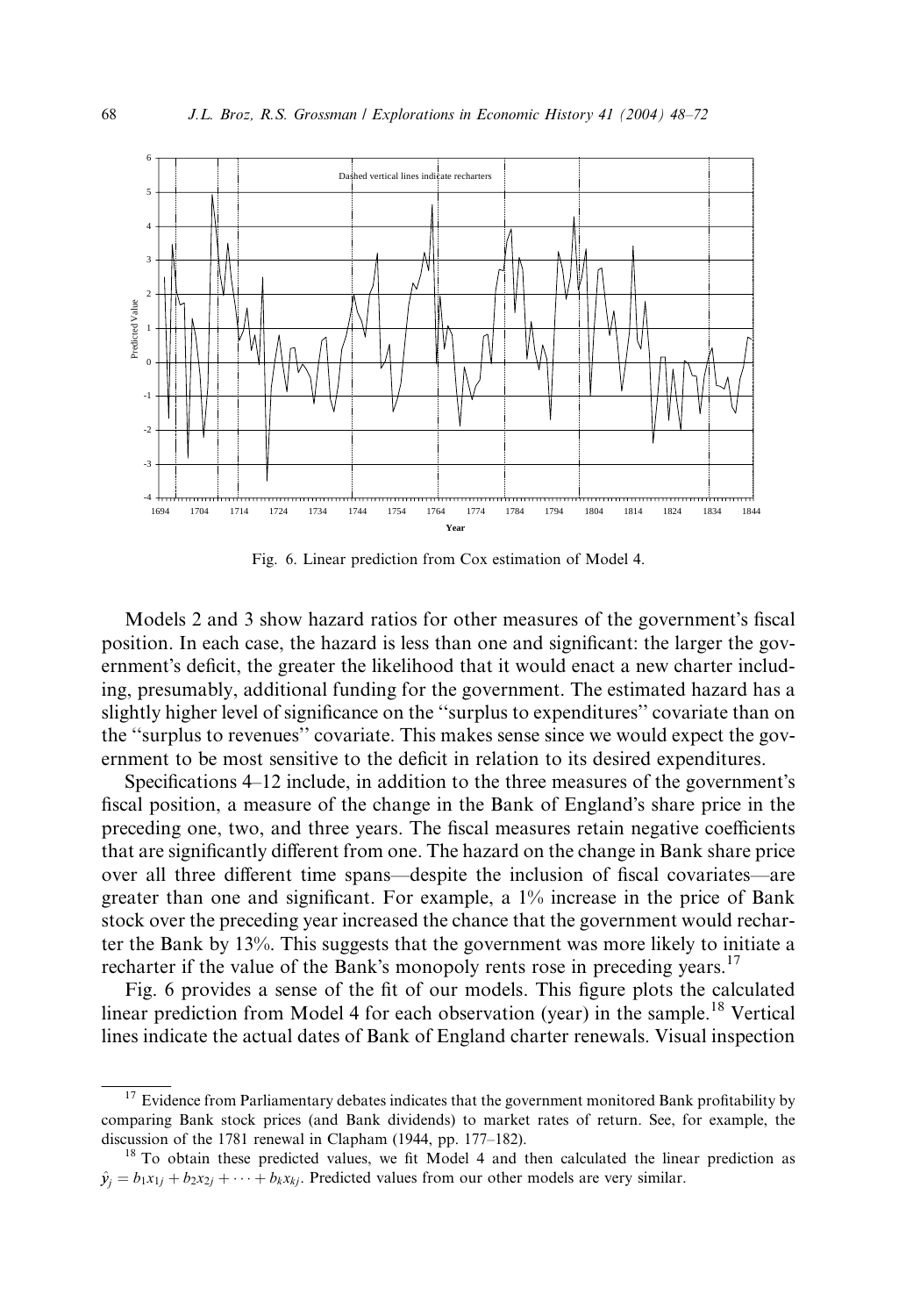indicates that most renewals do, in fact, occur near peaks in our linear predictions. In some instances, prediction lead or lag actual renewal dates. The 1764 renewal, for example, occurs just after our model indicates a charter failure. We are not sure why, but we speculate that the length of time it takes to renegotiate a new charter varies idiosyncratically across the cases, due perhaps to differences in personalities or procedures. Archival research might bear this out.

In other instances, such as the 1833 renewal, our model does not perform well. We think that renewals after 1800 may have been different from prior Bank recharters, since by then the Bank was more firmly established. On the one hand, the development of government bond (consol) and annuity markets gradually reduced the government's financial dependence on the Bank and other chartered companies for loans (Fig. 2). With the development of alternative sources of public finance, the timing of renewals no longer hinged on the government's fiscal position. On the other hand, the Bank of England had become the nation's central bank, and charter debates after 1800 focused far more on monetary policy issues than on bank restrictions and public finance. Our arguments are therefore less relevant to these charters.

The results presented in this section indicate that government recharters of the Bank of England were motivated by both fiscal necessity and the observed value of the Bank's monopolies. Charter renewals were more likely the larger the government budget deficit. Early charter renewals seem to have been provoked by increases in the deficit, which may have been brought about by war or other unforeseen spending demands. The government also appears to have been sensitive to the monopoly profits accruing to the Bank: the greater the share-price increase in the recent past, the more likely the government to enact a new charter.

Our statistical analysis has focused on the government's incentive to renew the Bank's charter. Our quantitative evidence is less useful than the qualitative evidence presented in Section 3 for discerning the motivation behind the Bank of England's willingness to finance a charter renewal. Evidence presented in Fig. 5 indicates that as the time remaining on a charter declined, the value of Bank stock fell, suggesting that the uncertainty faced by Bank shareholders had a negative impact on stock prices. Supporting this view, new charters, with their extension of the guaranteed life of the Bank, had a positive impact upon Bank dividends and share prices.

## 6. Conclusion

In most industrial democracies, important constitutional institutions are permanently established. Although the personnel at the head of these institutions change, the continued existence of the institution itself is generally not in question. In this paper, we look at an institution that, over the course of a century and a half, became one of Britain's important—and permanent—constitutional institutions.<sup>19</sup> The Bank

<sup>&</sup>lt;sup>19</sup> The de facto constitutional status of the Bank was acknowledged as early as 1781 by the prime minister, Lord North, when he argued in favor of the charter renewal of that year (Cobbett's Parliamentary History, 1781, p. 519).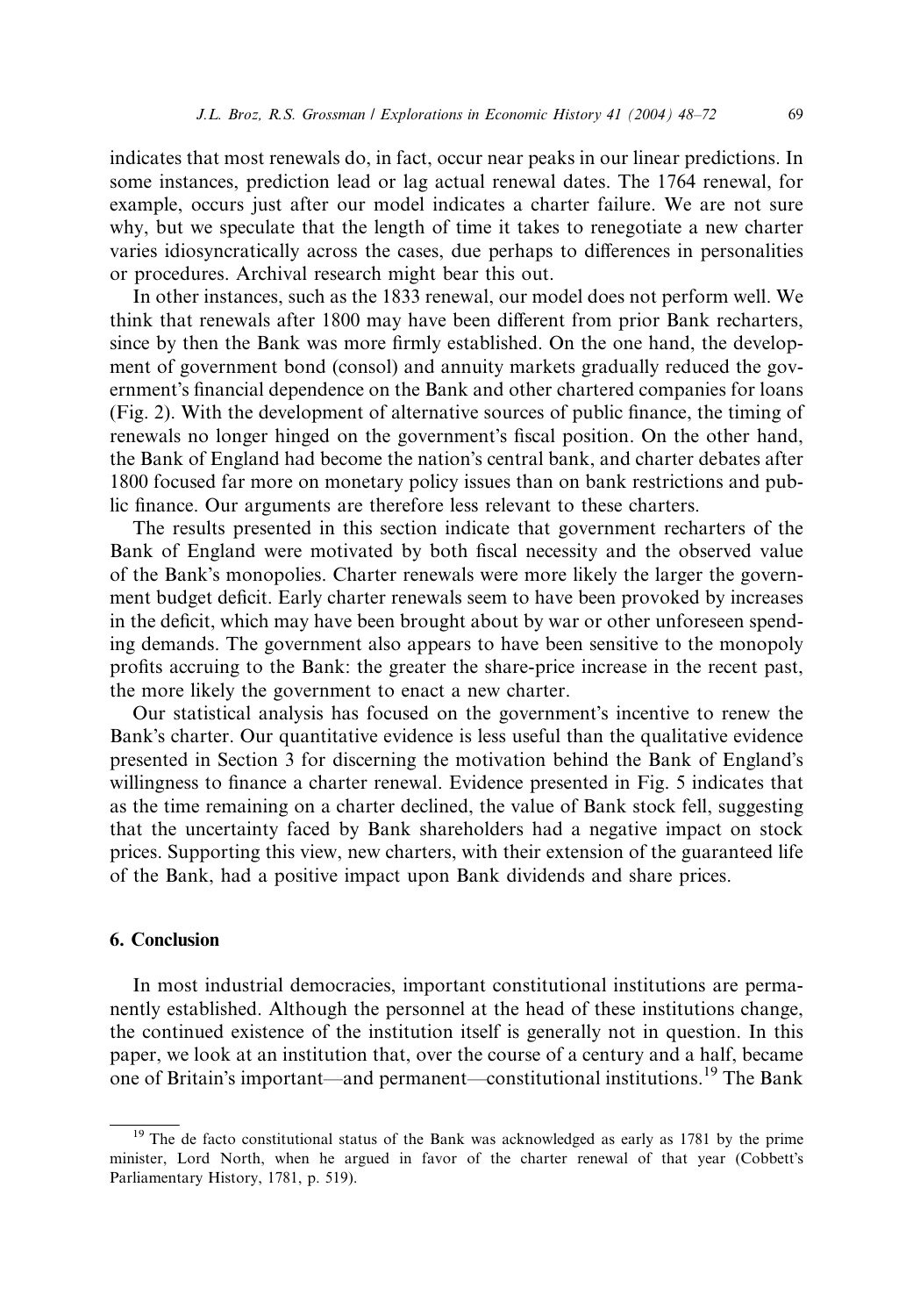of England was not, however, permanently established at the time of its foundation. By the middle of the 19th century, however, the Bank had become so well established that it's continued existence was no longer in doubt.

The incentives that allowed the Bank to maintain its existence in the face of the possibility that the government would drastically change or eliminate the institution have not been previously explored. In fact, the pioneering paper by North and Weingast (1989) and the work flowing from it largely ignores this possibility and treats the Bank as essentially characterizing a stable equilibrium. By specifying the incentives of both the government and the Bank in the context of contracting under uncertainty, we are able to uncover the inducements that allowed the institution to persist.

We analyze the timing of the renewal of Bank of England charters after the Bank's initial charter in 1694 until the adoption of the Bank Act of 1844 as a means to test our simple contracting hypothesis. Our view is that the periodic recharters allowed the government—and the Bank—to adjust to changing conditions and needs in the contract's renegotiation. We find that recharters of the Bank were driven by fiscal concerns on the part of the government: wars and other increases in expenditure tended to hasten the renewal of the Bank's charter. Thus, the primary motivation for the government to offer recharters is clear. In addition, the government used the renewal process to assess the value of the monopoly franchise it conferred upon the Bank. Since the value of the franchise could not be accurately foreseen at the time when anticompetitive barriers were established, the government looked to increases in the price of Bank stock as an indicator of excessive rents. Hence, persistently high share prices also increased the probability of a recharter.

The Bank's motivation in the recharter process is more difficult to analyze. If the enactment of a new charter bolstered the Bank's monopoly position, new charters should have a positive impact on the price of Bank stock. The data presented in Fig. 5 suggest that as charters approach expiration, the value of Bank stock did fall. Bank share prices seem to get a larger boost from early recharters, suggesting that government's enhanced fiscal demands in these early recharters translated into a better deal for Bank shareholders.

Our preliminary analysis of the rechartering process leaves many unanswered questions, which we hope to address in future work. First, although we have addressed the timing of Bank charter renewals, we have largely ignored other aspects of the Bank's charters. In future work, we hope to explicitly address other aspects of these contracts, ranging from the terms of the loan and the length of the charter granted, to the privileges granted by the government to the Bank. Specifically, we hope to assess which side might have had the ''upper hand'' in negotiations and how that balance might have affected the outcome of the negotiations.

Second, our analysis relies entirely on annual data. By employing monthly data and a closer examination of the historical record about when negotiations over charter renewals began, we could conduct more formal tests on the consequences of anticipated renewal versus actual renewal and thus gain a better understanding of the Bank's motivations.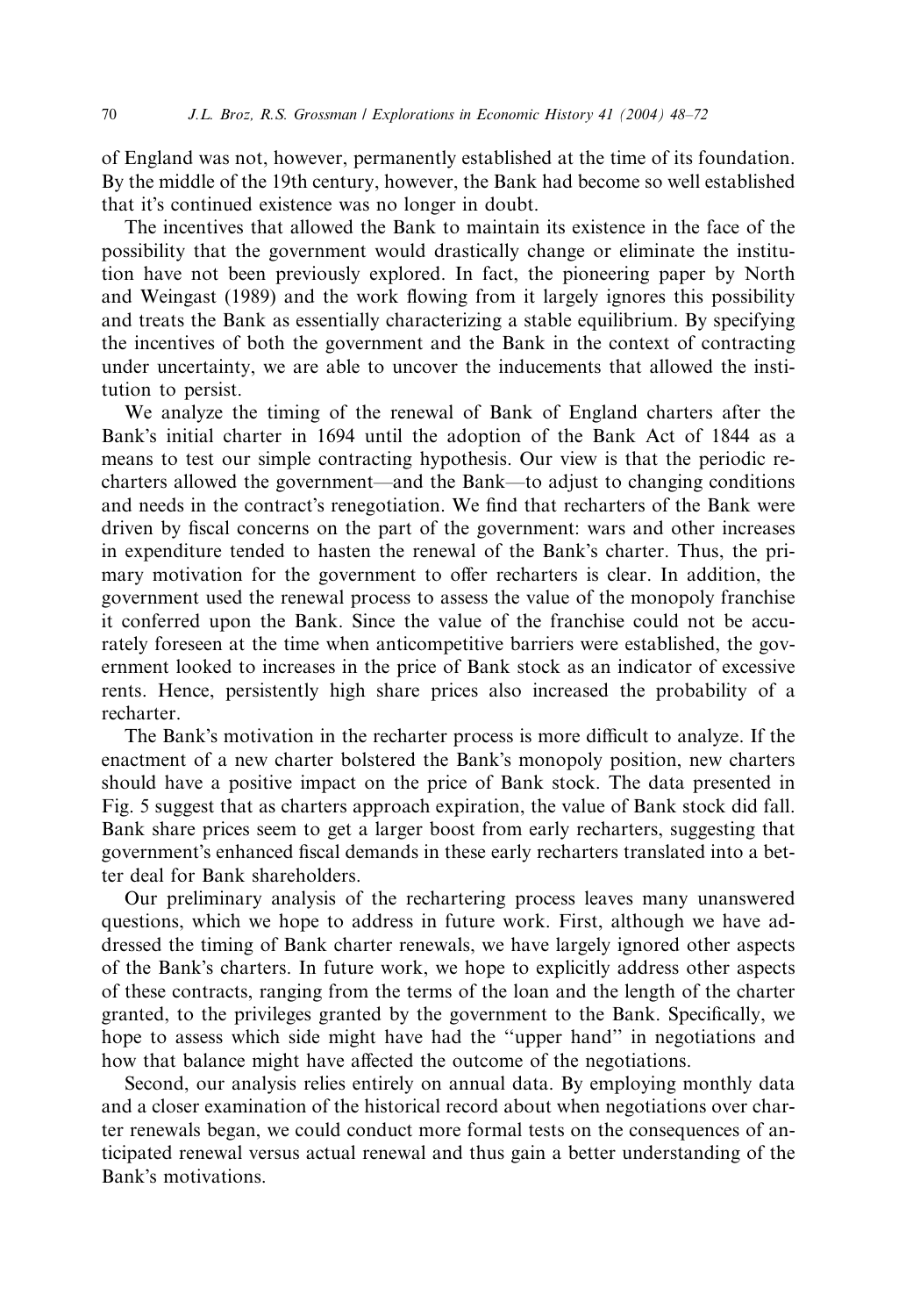Third, we have assumed throughout out our analysis that government spending decisions were exogenous.<sup>20</sup> That is, we have not allowed for the possibility that spending decisions were affected by chartering decisions. It is possible that the government undertook new spending in the years before a charter was up for renewal in the knowledge that new funds would be available.

The Bank of England played a central role in the Britain's development in the 18th and 19th centuries. The charters of the Bank—and indeed, the process generating these charters—had important consequences. The economic privileges the Bank secured in recharters, for example, helped propel its rise to a modern central bank, with monetary and lender of last resort functions.<sup>21</sup> Given the complicated nature of these contracts, further analysis is warranted.

#### References

Andréadès, A., 1924. History of the Bank of England. P.S. King, London.

- Bagehot, W., 1873. Lombard Street. Hyperion Press, Westport.
- Barro, R.J., 1987. Government spending, interest rates, prices, and budget deficits in the United Kingdom. Journal of Monetary Economics, 1701–1918.
- Beck, N., Katz, J.N., Tucker, R., 1998. Taking time seriously: time-series—cross-section analysis with a binary dependent variable. American Journal of Political Science 42, 1260–1288.
- Bordo, M.D., White, E.N., 1991. A tale of two currencies: british and french finances during the napoleonic wars. Journal of Economic History 51 (2), 303–316.
- Box-Steffensmeier, J.M., Zorn, C.J.W., 2001. Duration models and proportional hazards in political science. American Journal of Political Science 45 (October), 951–967.
- Brewer, J., 1989. The Sinews of Power: War, Money and the English State. Knopf, New York.
- British Parliamentary Papers, 1875 [1968–1971]. Banking Acts—Memorandum. Report from the Select Committee on Banks of Issue with Proceedings, Appendix 1. Monetary Policy—General, vol. 9. Irish University Press, Shannon, Ireland.
- British Parliamentary Papers, 1898. Report of the Proceedings of the Commissioners for the Reduction of the National Debt from 1786–1890, Together with A History of the Funded Debt from 1694–1786. National Finance—General, vol. 7. Irish University Press, Shannon, Ireland.
- Broz, J.L., 1998. The origins of central banking: solutions to the free-rider problem. International Organization 52 (2), 231–268.
- Carruthers, B.G., 1996. City of Capital: Politics and Markets in the English Financial Revolution. Princeton University Press, Princeton.
- Chandaman, C.D., 1975. The English Public Revenue,. Clarendon Press, Oxford. 1660–1688.
- Clapham, J.H., 1944. The Bank of England: A History, 2 vols. Cambridge University Press, Cambridge. Cobbett's Parliamentary History, vol. XXII, 13 June 1781, and vol. XXXV, 21 February 1800.
- Dye, R.A., 1985. Optimal length of labor contracts. International Economic Review 26, 233–250.
- Dickson, P.G.M., 1967. The Financial Revolution in England. Macmillan, London.

Dickson, P.G.M., Sperling, J.G., 1970. War finance, 1689–1714. In: Bromley J.S. (Ed.), The New Cambridge Modern History, vol. 6. Cambridge University Press, Cambridge.

<sup>&</sup>lt;sup>20</sup> We also assume that the government cannot predict far enough in advance when a war will occur, so it does not act preemptively.<br><sup>21</sup> "With so many advantages over all other competitors, it is quite natural that the Bank of England

should have outstripped them all... Thus our one-reserve system of banking was not deliberately founded upon definite reasons; it was a gradual consequence of many singular events, and of an accumulation of legal privileges on a single bank'' (Bagehot, 1873, pp. 66–67).